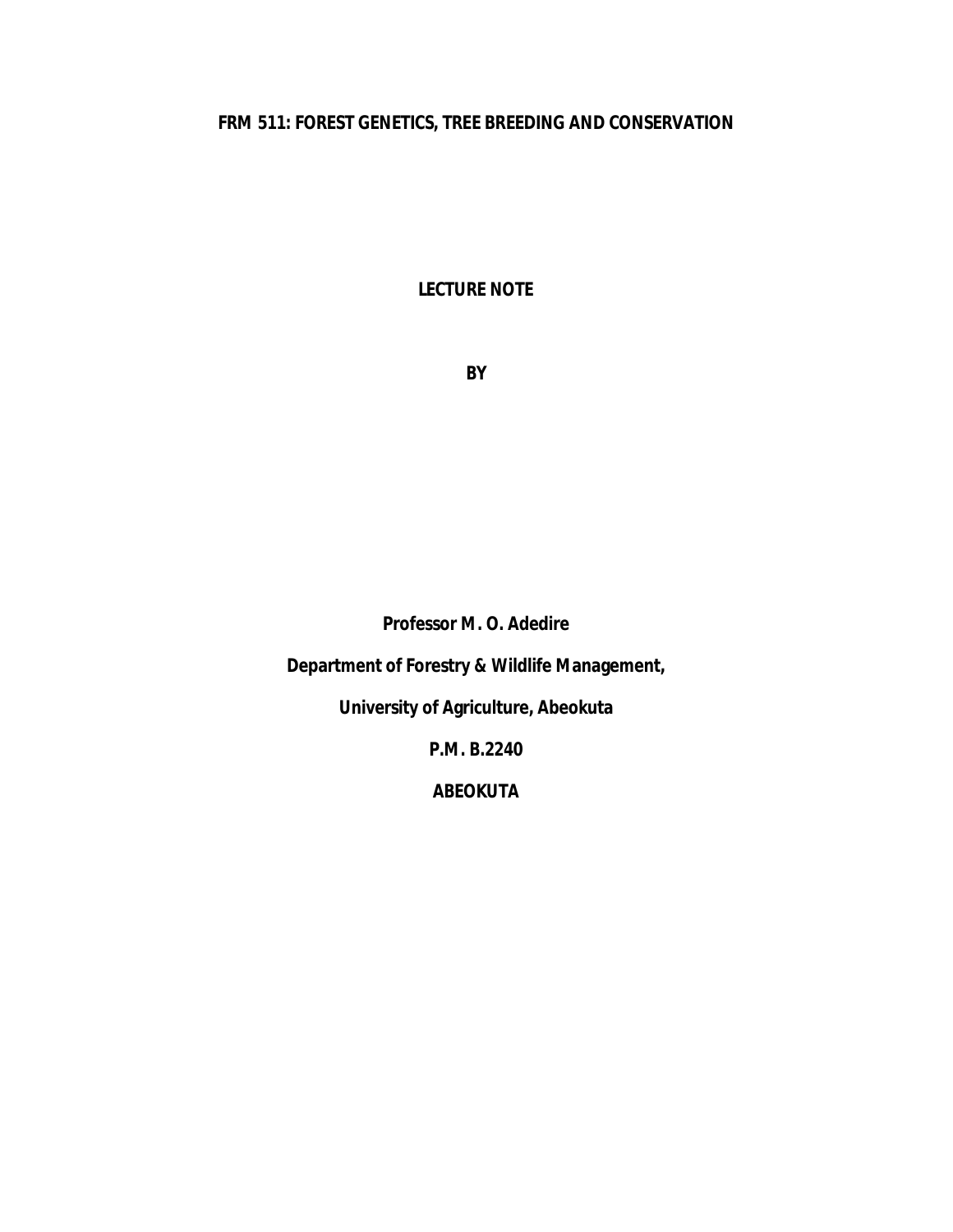## **Terminologies to be defined include**

Genetics, Forest Genetics, Tree breeding and Tree Improvement.

**Genetics-** It is a branch of biology. It is the modern experimental study of the laws of inheritance (variation and heredity). The name 'genetics' was proposed by William Bateson (1861-1926) in 1906.

Simply put, genetics is the study of similarities and differences between parents and their offsprings and between offsprings of the same parents. In other words, genetics is the science dealing with **heredity** and **variation,** seeking to discover laws governing similarities and differences in individuals related by descent.

**Heredity-** is the tendency of individuals to resemble their parents or the transmission of characteristics from parents to offsprings.

**Variation-** is the differences in characteristics observed among individuals of the same natural population or species.

## **The Geneticist's BUSINESS is to find out:**

- Why variations occur.
- To determine in what proportions the variant types are to be expected.
- To learn how to make more likely the probability that ideal parents will beget ideal offspring.
- To discover the optimum expression of the inherited potentialities.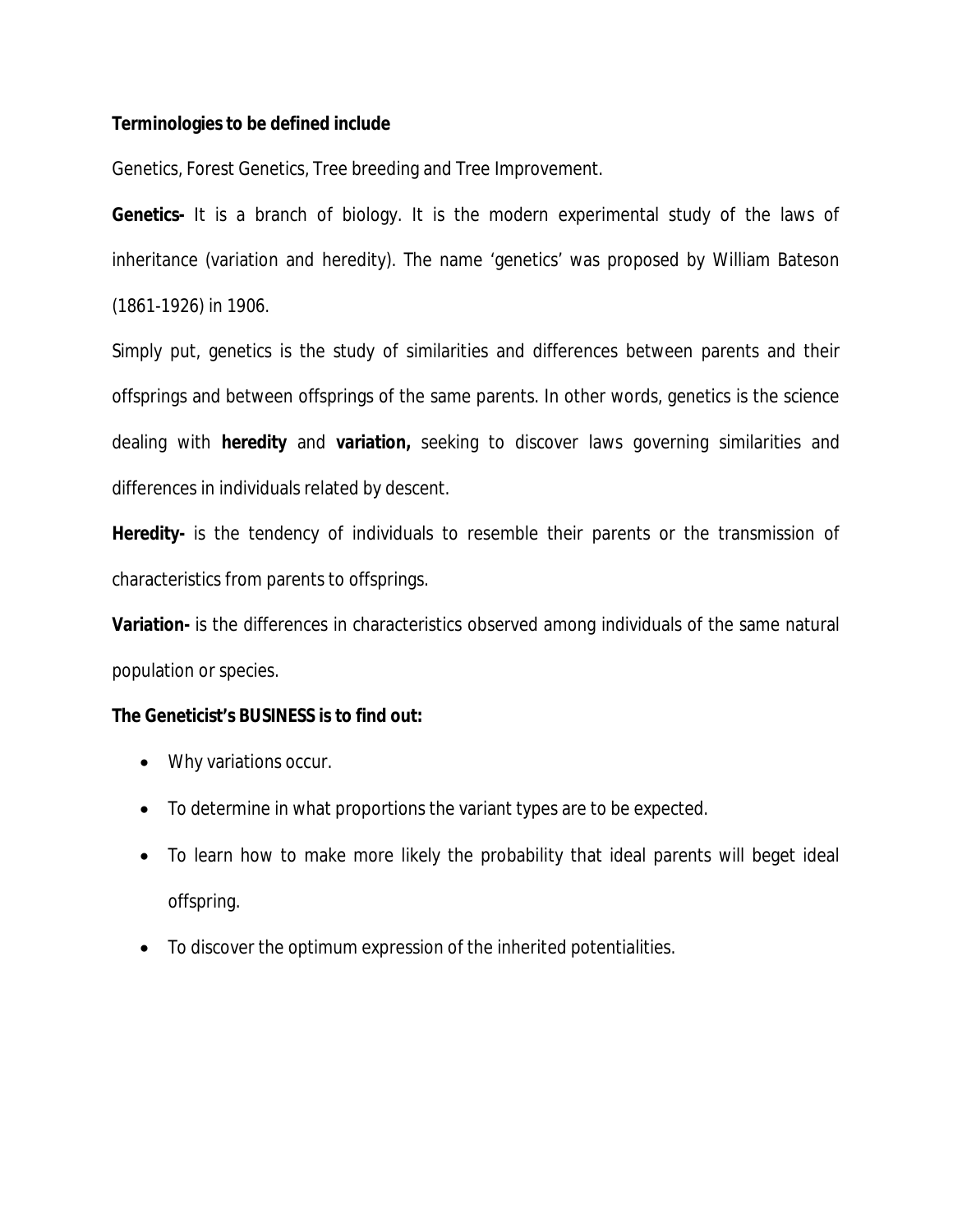#### MENDELIAN GENETICS

The first known recorded work in the field of genetics , was not discovered until 1900, some sixteen years after the death of Gregor Mendel, who discovered the science of genetics. Gregor Mendel (1822-1884) is regarded as the founder and father of genetics; because the first scientific studies in genetics were carried out by him. Secondly, he discovered the basic laws of inheritance and also his studies laid the foundation of the science of heredity and variation (Genetics). Gregor Mendel, an Austrian monk who lived between 1822 – 1884 performed his genetic studies on hybridization of plants, particularly garden pea (*Pisumsativum*).

Before Mendel, a lot of experimental work on hybridization of plants had been carried out, but it was he, Mendel, who could for the first time elucidate and formulate the laws involved in the inheritance of parental characters by the offspring. His work covered a period of nine years (1856-1865).

Among the pre-Mendelian period workers are Joseph Kolreuter, a German botanist who in 1760 hybridized two species of tobacco plants (*Nicotianapaniculata* and *N. rostica*).

The pre-Mendelian period workers were unable to discover the mechanism of inheritance of characters/traits from parents by offsprings because of these reasons:

1. The cytological basis of the mechanism was unknown during their period (i.e. the mechanisms of mitosis and meiosis had not yet been discovered).

2. They were trying to study the inheritance of all the characters/traits of the plants at a time.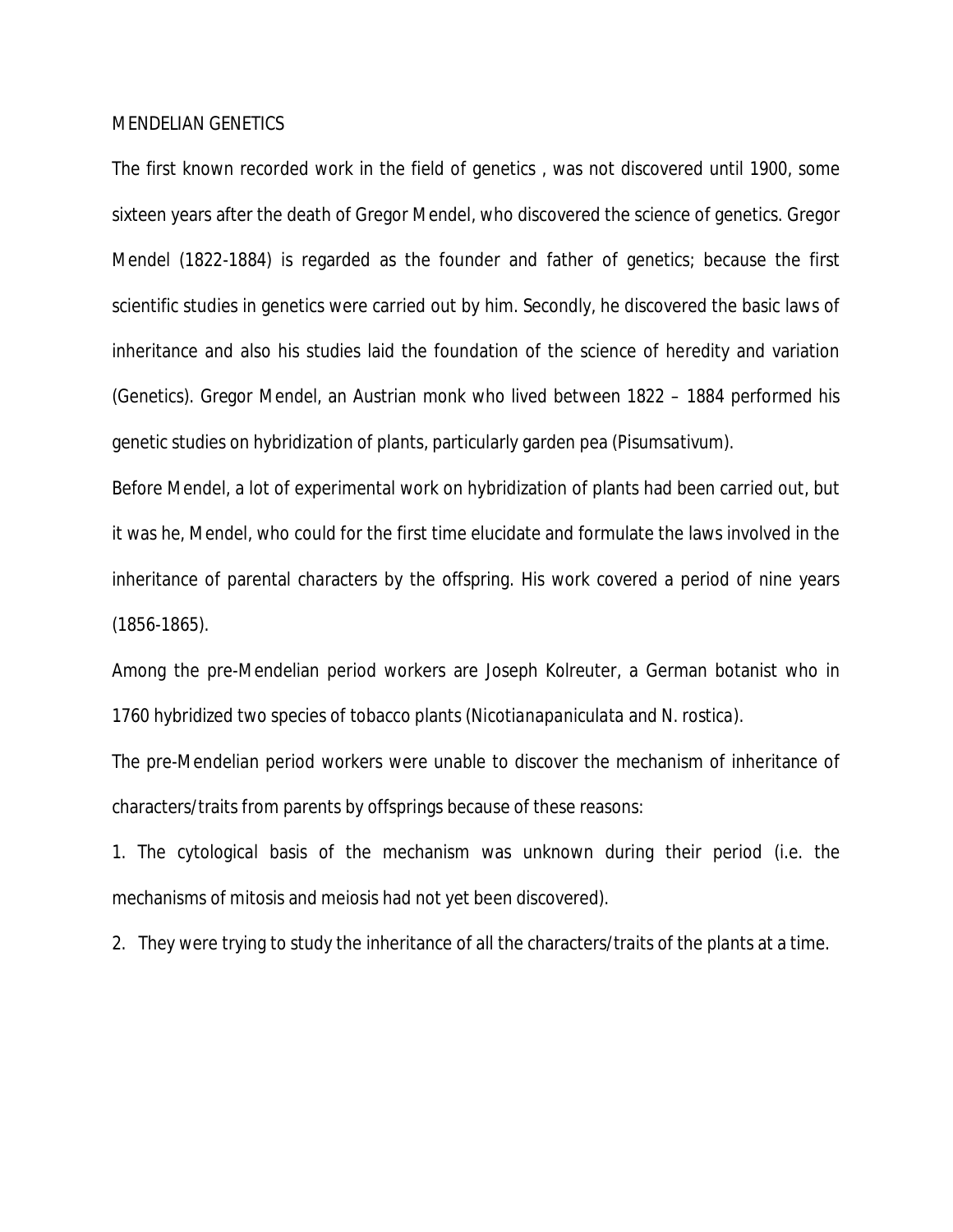Mendel in his experiment used garden pea (*Pisumsativum*) and in studying the inheritance of traits paid attention to only one pair of characters/traits at a time, and traced them carefully through many successive generations

. The character that expressed itself in the  $F_1$  generation was called DOMINANT by Mendel, while the other character that remained suppressed( but not absent in the hybrids) was called RECESSIVE by him.

On selfing the  $F_1$  plants he obtained both tall and dwarf plants in the  $F_2$  generation. On counting the plants, he discovered that three-fourths of them were talls while one-fourth were dwarfs. This gave a ratio of 3:1. this is known as MENDEL'S MONOHYBRID RATIO.

Drawings to explain monohybrid ratio.

Mendel's work has proved that traits are transmitted from one generation to another. The hereditary units which are transmitted from one generation to the next (i.e. inherited) are called genes. A gene can be defined functionally as that part of a chromosome responsible for the development of a particular trait in an organism. Genes reside in a long molecule called deoxyribonucleic acid (DNA). The DNA, in conjunction with a protein matrix, forms nucleoprotein and becomes organised into structures with distinctive staining properties called chromosomes found in the nucleus of the cell.

Geneticists are concerned with (1) genes (2) with the chromosomes that carry them and (3) with the cells in which those chromosomes are found.

Mendel reasoned that there must be two factors separately responsible for each pair of contrasting characters .i.e. tallness and dwarfness. These factors occur in pairs (now known to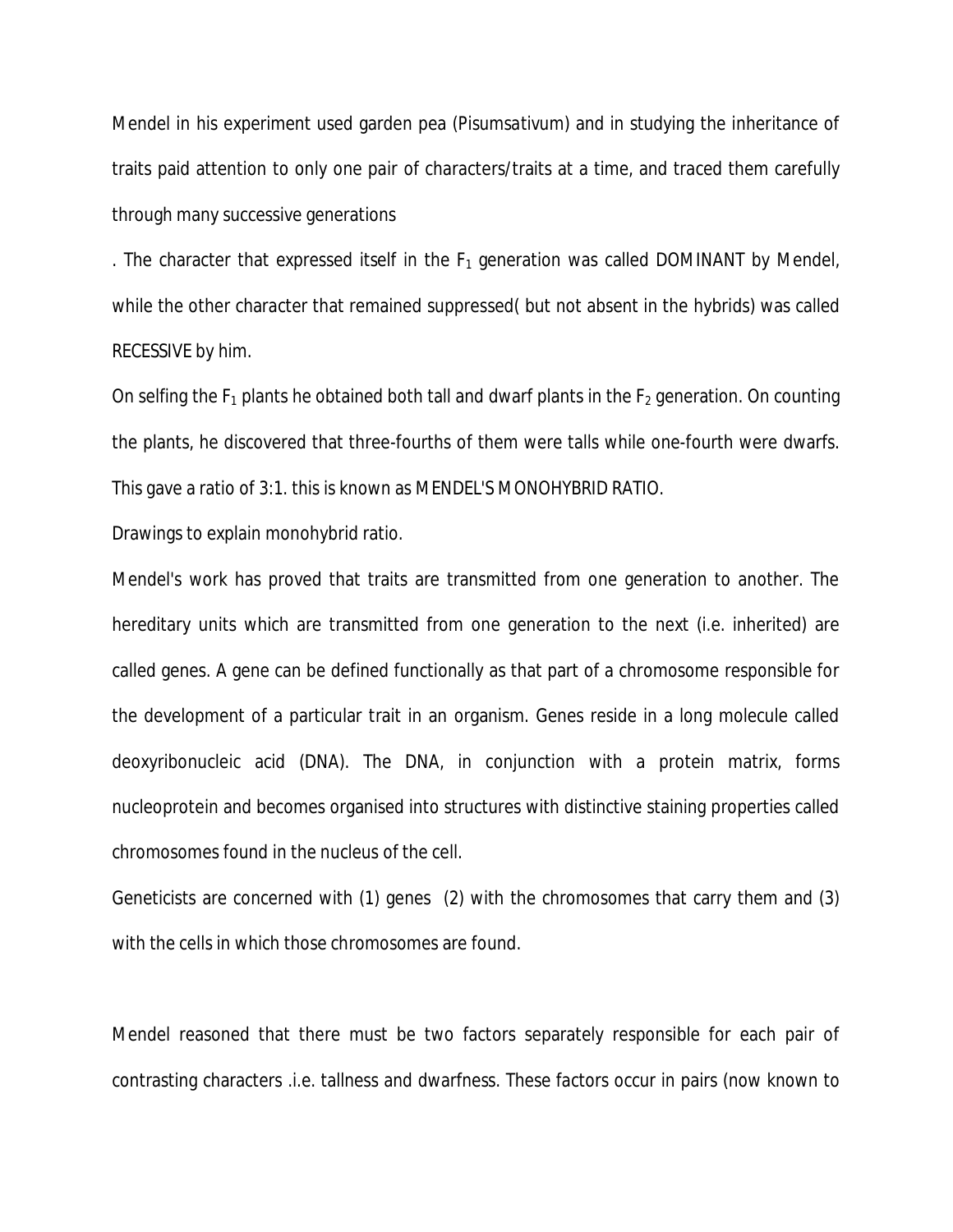be arranged in a linear fashion in the chromosome). A member of alleles which manifests in the  $F_1$  is referred to as DOMINANT gene; while the one whose effect is suppressed or 'hidden' is called a RECESSIVE gene. When two alleles ( a pair of allele) are present in the dominant or recessive form, they are said to be in HOMOZYGOUS condition (TT or tt) i.e two members of a pair of alleles existing in the same form. if one member of the allelic form is present in dominant form and the other in recessive form, HETEROZYGOUS (Tt) condition is achieved. Under heterozygous condition/effect, the dominant gene will manifest. for instance, if 2 contrasting colours - yellow and green are crossed, all the  $F_1$ offsprings will be yellow.

### **DRAWINGS TO EXPLAIN THE CROSSING**

## **DIHYBRID CROSS**

For the dihybrid cross two pairs of contrasting characters are taken into consideration at a time. Mendel selected a tall plt with red flowers – TRTR and a dwarf one with white flowers trtr, their respective gametes being TR and tr. Four unit xters are, therefore, concerned in the dihybrid ratio. Factors for tallness or dwarfness and for red flowers or white flowers are independently inherited. Artificial crossing was brought about between these 2 plts. In F1 generation all individuals were tall with red flowers – TRtr because tallness is dominant over dwarfness, and coloured flowers dominant over white, subsequently their gametes baring factors TR (tall – red), Tr (tall-white), tR (dwardf red) and tr (dwarf white).

When the seeds from the F1 generation were grown, a segregation. A cross, in with the parents are different from end other 2 characters is called a dihybrid cross. Of xters showing all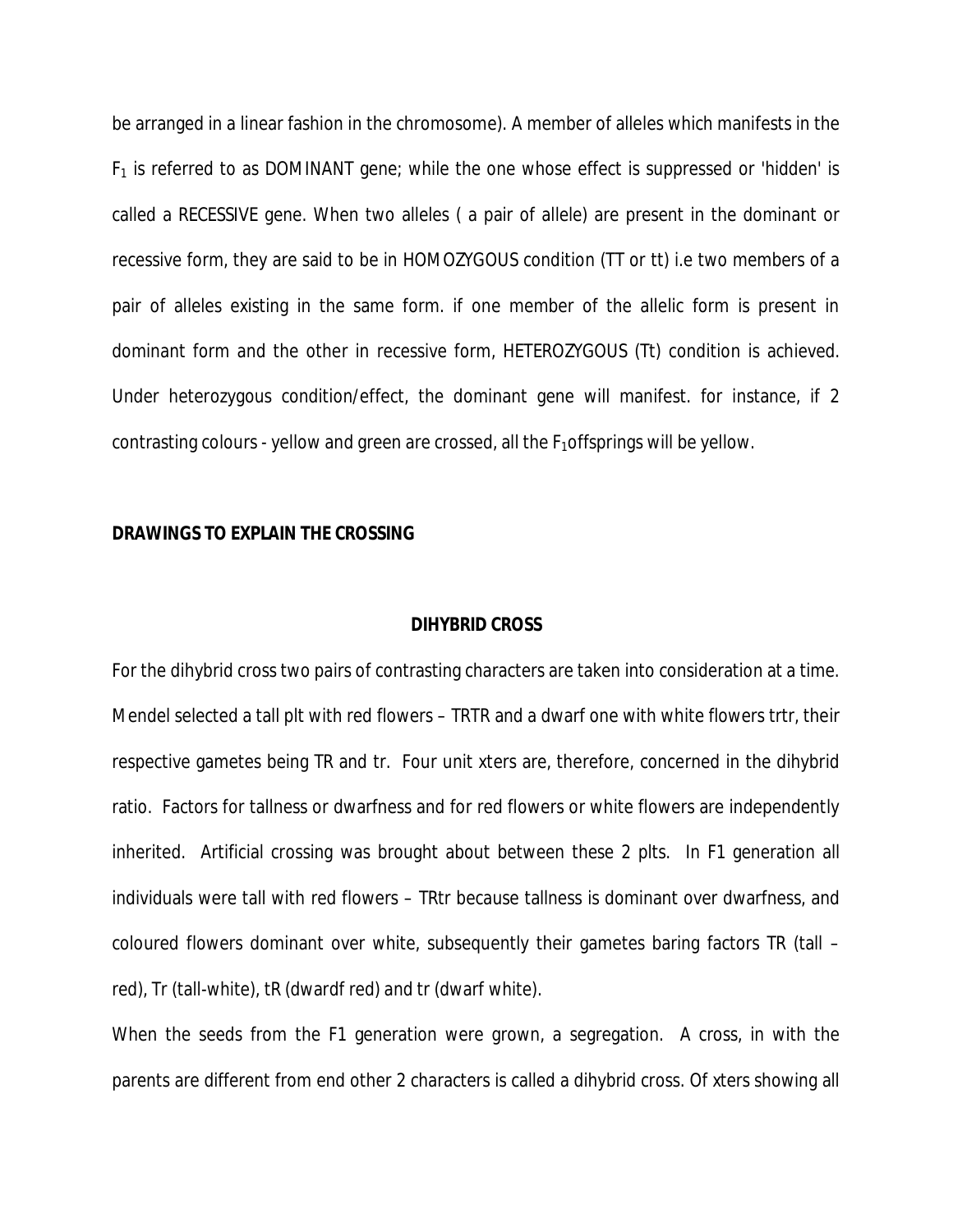possible combinations took place in the following properties. 9 red talls, 3 white talls, 3 red dwarfs, and 1 white dwarf. This 9:3:3:1 is the DYHYBRID RATIO. i.e MENDEL'S DIHYBRID RATIO.

# **Drawing**

# F2 generation

Male gametes of F1

|    | <b>TR</b>   | Tr          | tR          | tr          |
|----|-------------|-------------|-------------|-------------|
| TR | <b>TRTR</b> | <b>TRTr</b> | <b>TRtR</b> | <b>TRtr</b> |
|    | Tall-red    | Tall-red    | Tall-red    | Tall-red    |
|    | (1)         | (2)         | (3)         | (4)         |
|    | <b>TRTr</b> | TrTr        | <b>TrtR</b> | Trtr        |
|    | Tall-red    | Tall-white  | Tall-red    | tall white  |
|    | (5)         | (6)         | (7)         | (8)         |
|    | <b>TRtR</b> | <b>TrtR</b> | tRtR        | tRtr        |
|    | tall-red    | Tall-red    | dwarf-red   | dwarf-red   |
|    | (9)         | (10)        | (11)        | (12)        |
|    | TRtr        | Trtr        | tRtr        | trtr        |
|    | tall-red    | tall-white  | dwarf-red   | dwarf-white |
|    | (13)        | (14)        | (15)        | (16)        |

9: 3: 3: 1

The dishybrid F2 generation diagram shows that nos 1, 2, 3, 4, 5, 7, 9, 10, 13 are tall-red

= 9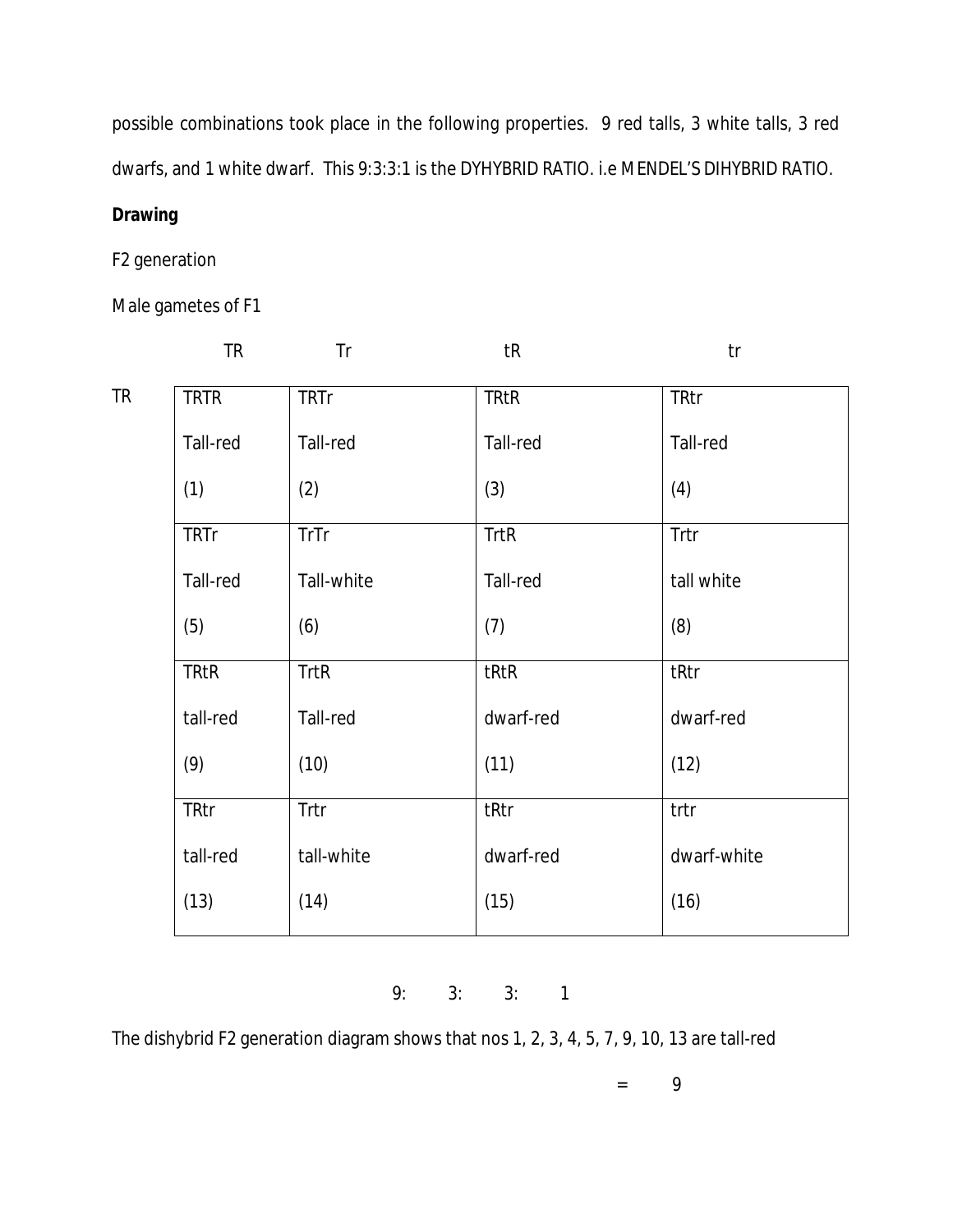Nos. 6, 8, 14 ……………………………… are tall-white = 3

Nos. 11, 12, 15 ………………………….. are dwarf-red = 3

No. 16 …………………………………….. is dwarf-white = 1

It will further be noticed that nos. 1, 6, 11 and 16 are homozygous (i.e. they have two similar gametes), breeding true; while the rest are heterozygous (i.e. they have two dissimilar gametes), segregating in the next generation.

The homozygotes plants are:

No. 1 (TRTR) will breed true for tall-red

No. 6 (TrTr) will breed true tall-white

No 11 (tRtR) will breed true dwarf-red

No 16 (trtr) will breed true dwarf-white

Mendel found out that the dihybrid ratio obeyed the law of probability which states that "the chance of 2 or more independent events occurring together is the product of the chances of their separate occurrences".

E.g Height (tallness or dwarfness)  $3:1$  (4) = 16

Colour (red or white) 3:1 (4)

Polyhybrid cross – This could be obtained by considering more than two contrasting xters e.g. three contrasting xters could be taken.

For example, tall and dwarf, red flower and white, and smooth seed and wrinkled.

## **MENDEL'S LAWS OF INHERITANCE**

From the results of his genetic studies on the garden pea, Mendel formulated certain laws to explain the inheritance of xters. These laws are two: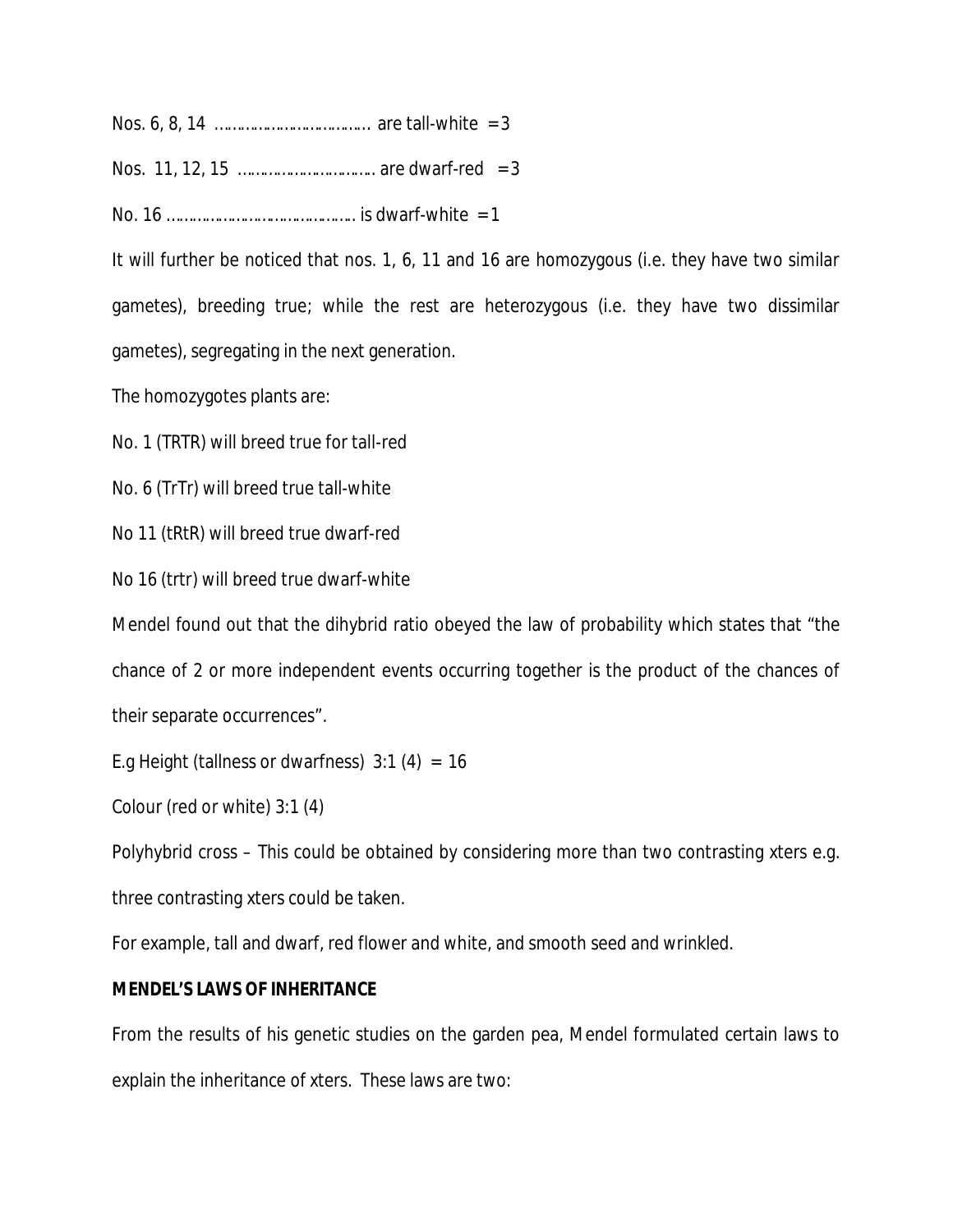I. Mendel's first law is known as the LAW OF SEGREGATION and states that xters are controlled by pairs of genes of which only one can be represented in a single gamete.

> For example, a plant which had a factor or (gene) for round shaped seed and also an allele for wrinkled shaped seed would transmit only one of these two alleles through a gamete to its offspring.

#### **Drawing**

Only one gametic type would be obtained from the segregated homozygote. But under heterozygous condition, segregation would yield 2 gametic types.

Mendel's first law of inheritance is also known as the LAW OF PURITY OF GAMETES. Mendel known nothing of chromosomes or meiosis, as they had not yet been discovered during his time. We now know that the physical basis for this his 1<sup>st</sup> law is in first meiotic anaphase where homologous (similar) chromosomes segregate or separate from each other. If the gene for round seed is on one chromosome and its allelic form for wrinkled seed is on the homologous chromosome, then it becomes clear that alleles normally will not be found in the same gamete.

II. Mendel's second law, the LAW OF INDEPENDENT ASSORTMENT is based on Mendel'd results of his dihybrid crossings. The law states that the segregation or separation of one gene pair occurs independently of any other gene pair. Or in other words one of a pair of contrasted xters may be combined with either of another pair.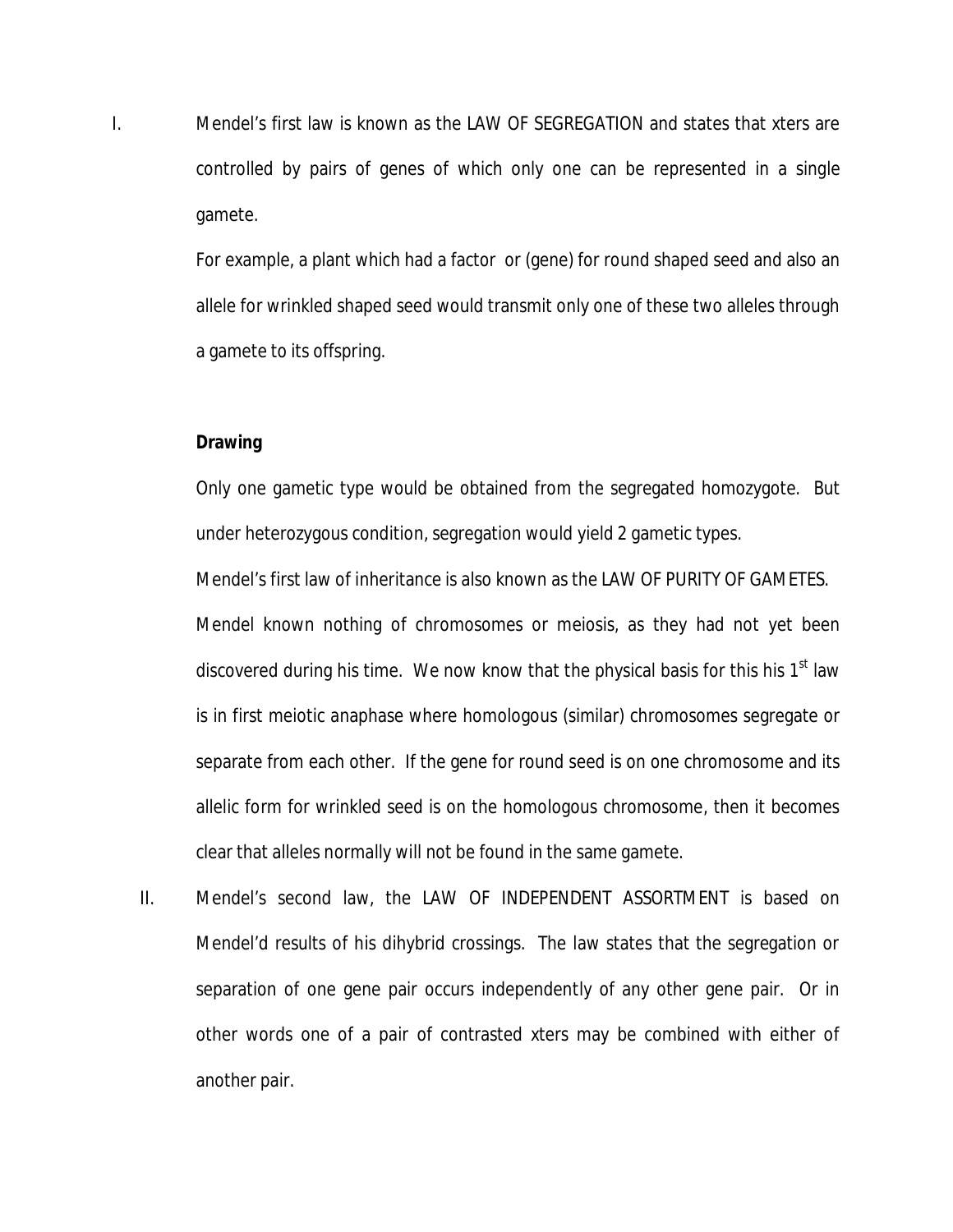If two pairs of genes are located on different, non-homologous chromosomes, they can be inherited independently. For example, on one homologous (similar) pair of chromosomes are the seed shape alleles and on another pair of homologous are the alleles for green yellow seed colour. The segregation of the seed shape alleles occurs independently of the segregation of the seed colour alleles because each pair of homologues behaves as an independent mit during meiosis (reduction division of cell).

### **Drawings**

Formula for finding gametic types is:

 $2<sup>n</sup>$ 

where n represents the no. of pairs of xters

e.g. when  $n = 2$ ; no. of gametic types will be  $2^2 = 4$ 

when n = 3 ; no. of gametic types will be  $2^3$  = 8

If  $n = 4$ , no of gametic types will be  $2^4 = 16$ 

Gamete\*

An understanding of reduction division (meiosis) r halving of chromosome no in the formation of the gametes and the knowledge that the genes carried on the chromosomes are the factors responsible for the transmission of inherited xtics, make Mendel's conclusions easier to follow. Let us briefly review mitosis (somatic or body-cell division) and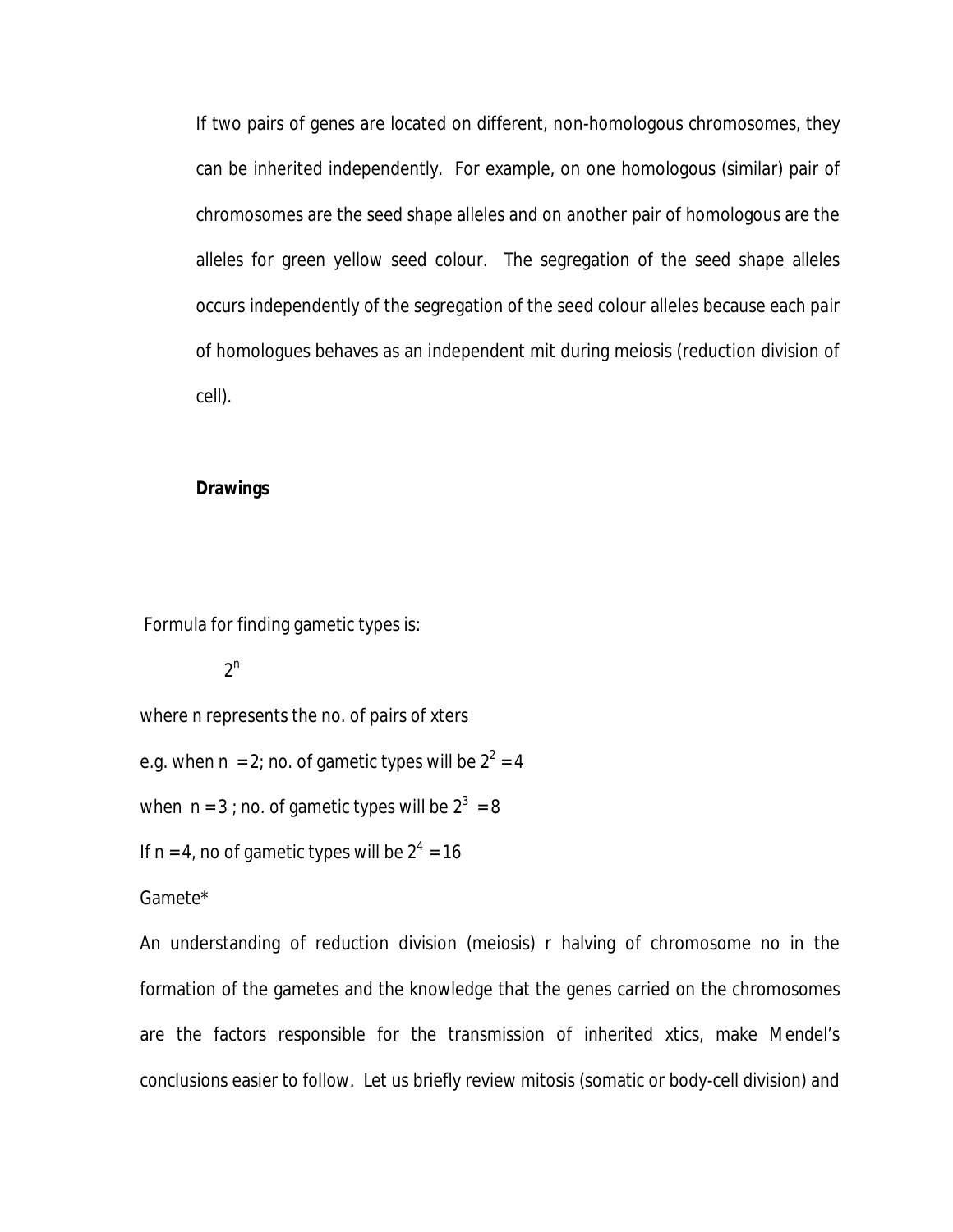meiosis or reduction division. Reduction division takes places in all sexually reproducing organisms at some time in their life-cycle. To properly understand the mechanism of inheritance/laws of inheritance and the fundamental of breeding and tree mpt, a knowledge of the formation of man cells or process of cell division is necessary.

### **CELL DIVISION**

#### Formation of New Cells

Cell is the smallest unit of life. All living things are composed of these (Ganiete – A sexual reproductive cell; (sex cells). Female gamete is an ovum or egg cell and a male gamete is sperm cell. ) basic units, from the simple unit cellular structures of bacteria and protozoa to the complex structures of trees and man. Even within an individual all the cells do not look alike. A muscle cell is obviously different from a nerve cell which in turn is different a blood cell, etc. Thus, there is no such thing as a typical cell type.

All multicellular organisms, plants or animals, no matter their size started their existence as a single cell. This initial cell grows to their (plants or animals) normal size and form. This growth is initiated by the formation of new cells and their enlargement. Hence increase in size of any multicellular organism is due to division of the existing cells of the organism, and not the growth of the cells.

The three xtics of cells are:

- 1. Cells continue to exist until they are old.
- 2. Cells store food in form of protein.
- 3. All new cells are capable of performing the functions of the old cell.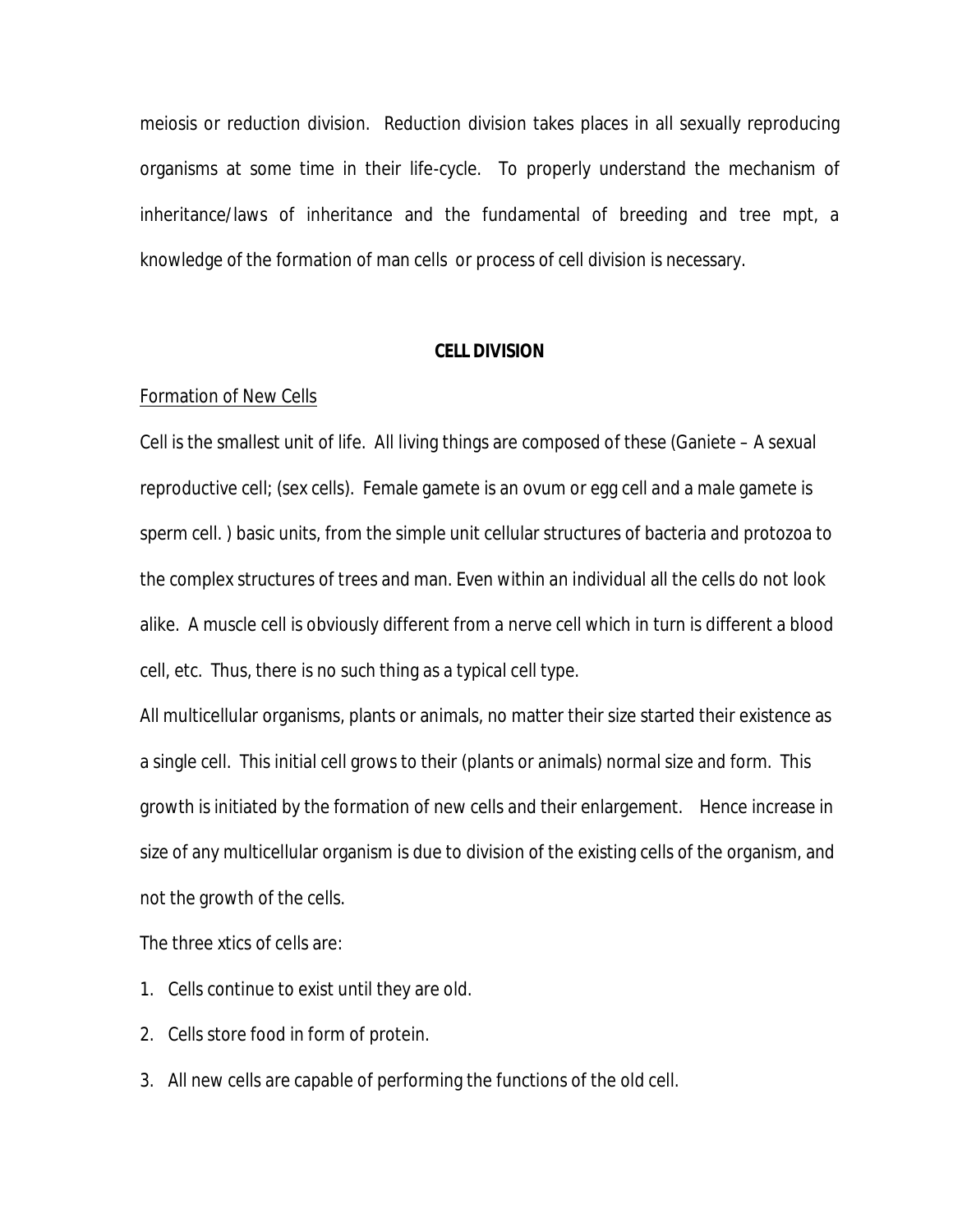Cell division goes through three main stages.

- I. Nuclear division (karyokinesis) which is the initial stage of cell division.
- II. Division of the cytoplasm which is known as cytokinesis and follows the division of the nucleus.
- III. The separation of the cell itself.

There are groups of methods of cell division.

- 1. The direct division of cell, otherwise known as AMEITOSIS. This is the way unicellular organisms reproduce.
- 2. The indirect method of cell division. There are two types
	- (i) Mitosis
	- (ii) Meiosis

An European botanist who worked during the  $2^{nd}$   $\frac{1}{2}$  of the XIXC.

Polish botanist? Strasburge (1878), German Hiostologist V. Flemming (1882), Russian botanist Christiakov all contributed a lot to the study of the complex process of cell division. Their discoveries serve as the basis for further investigations in this area of scientific study.

## **MITOSIS OR SOMATIC CELL DIVISION**

Mitosis, which was first worked out by Flemming; a German histologist, in 1882, takes place in the processes connected with growth .

Mitosis is mostly restricted to the meristematic regions (of plts) such as the root-tip leaf apices stem-tips; where active cell elongation is going on.

During mitosis two identical daughter cells are produced; and there is the same number of chromosomes in the daughter cells as in the parent cell.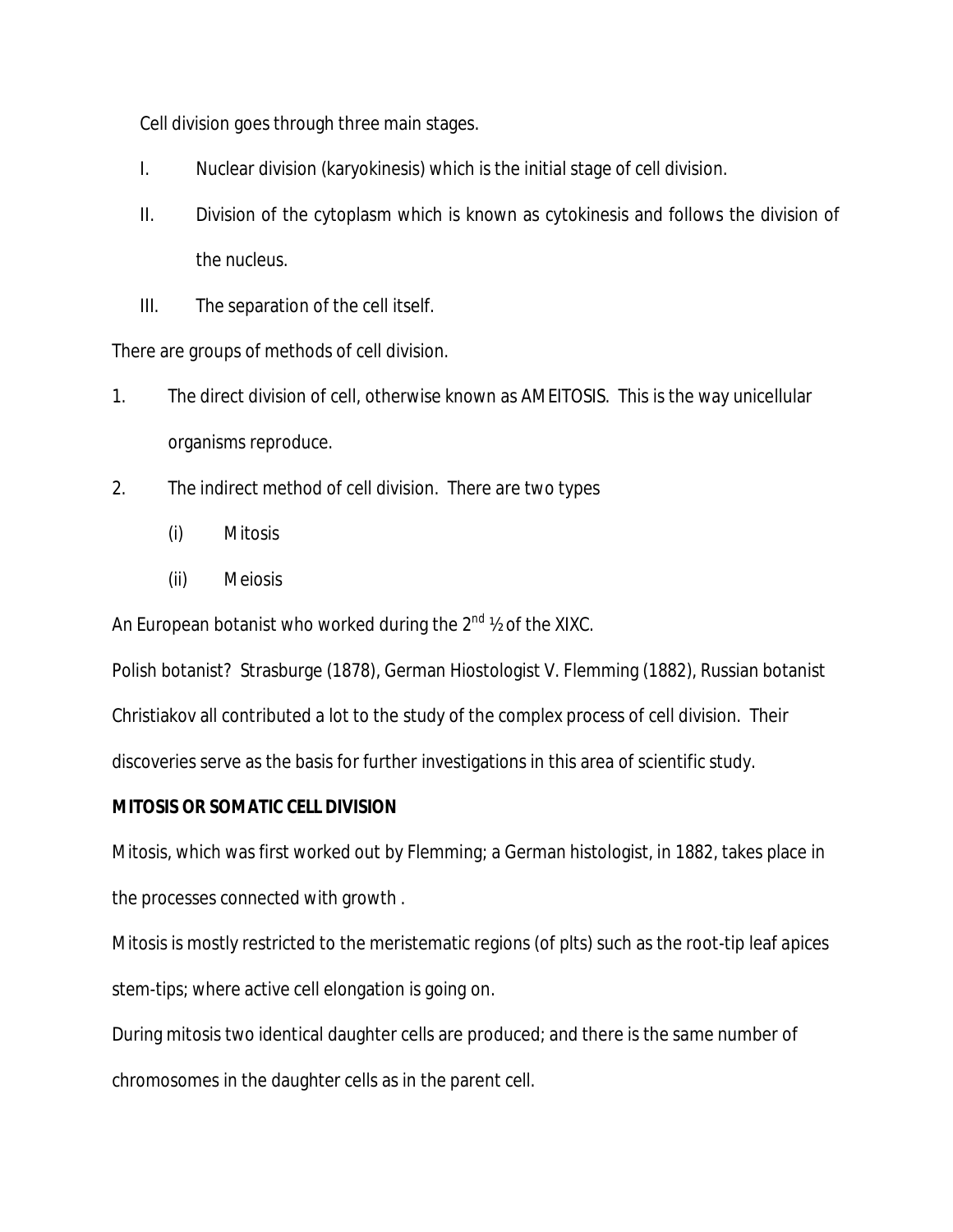Mitosis takes place in four (4)

Continuous stages:

- 1. Prophase
- 2. Metaphase
- 3. Anaphase and
- 4. Telophase

Prophase and telophase are lengthy stages, while metaphase and anaphase take place rapidly. Typically the entire process takes about an hour and is followed by interphase.

**Interphase:** When a cell is not undergoing division, the nucleus contains numerous crooked, often coiled, delicate thread-like structures called chromonemata. These chromonemata cannot be seen by light microscope.

### **PROPHASE**

Cell division starts with early prophase. During early prophase, the thread-like chromosomes could be well identified, because they will be duplicated consisting of two chromatids joining at a region called CENTROMERE .

A chromosome with a median centromere (metacentric) will have arms of approx. equal size. A submetacentric or acrocentric chromosome has arms of distinctly unequal size. If a chromosome has its centromere at or very near one end of the chromosome it is called telocentric.

Nucleolus will start to disappear in the nucleus as the chromosomes continue to coil and become shorter and thickened. Each chromosome is quite separate, and they begin to move out of the periphery of the nucleus.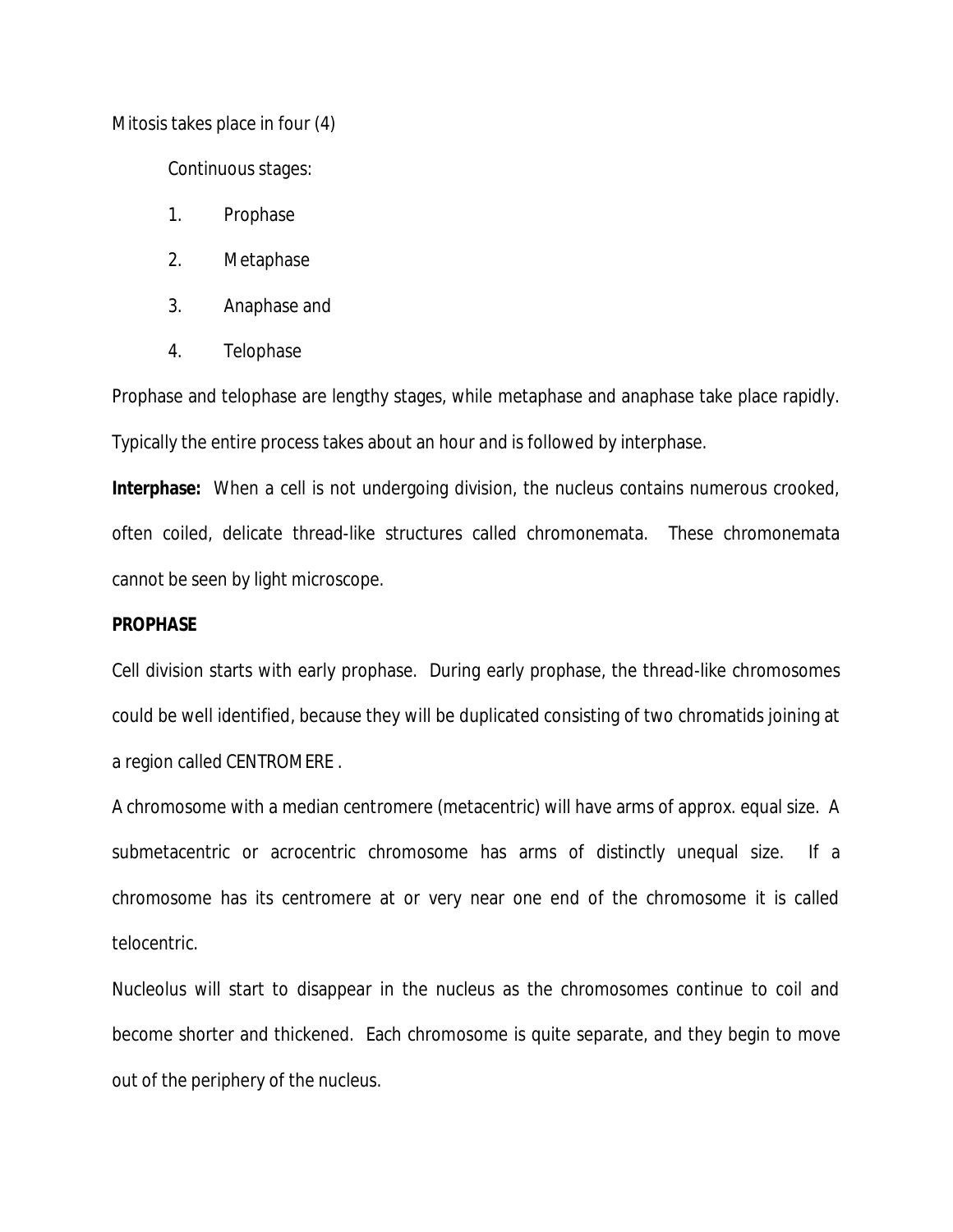Late prophase – As the chromosomes begin to move out of the nucleus, periphery the nuclear membrane will begin to disintegrate. A small body outside the nucleus.

- 1. CENTRIOLE divides into two halves, each migrates away from one another until they are found opposite side of the nucleus. As the daughter centrioles move apart they give rise to the spindle fibre.
- 2. METAPHASE:- From the beginning, there has been little movement of the chromosomes from their position of formation, but now during meta-phase, the chromosomes will reach the equator of the spindle, led by their centromeres, and get attached to the spindle fibres at the region of the centromere.
- 3. ANAPHASE
	- (a) Early anaphase When all the chromosomes have arranged themselves, each separates into two independent chromatids, the separation commencing at the centromere and gradually extending away from this point in both directions.
	- (b) Late Anaphase:- With the centric mere leading, the chromatids, formed from each chromosome, continue to migrate towards opposite poles of the spindle at a steady rate. As this continues, the shape of the spindle will change to be in form of a cylinder. The new structure is termed stem body.
- 4. TELOPHASE:- This is more or less a reversal of the events taking place in prophase. The divided chromosomes reach their respective poles and begin to hydrate i.e. assemble. A nucleolus will re-appear

The nuclear memberane is reconstituted.

The spindle degenerates and the cytoplasm divides in a process called cytokinesis.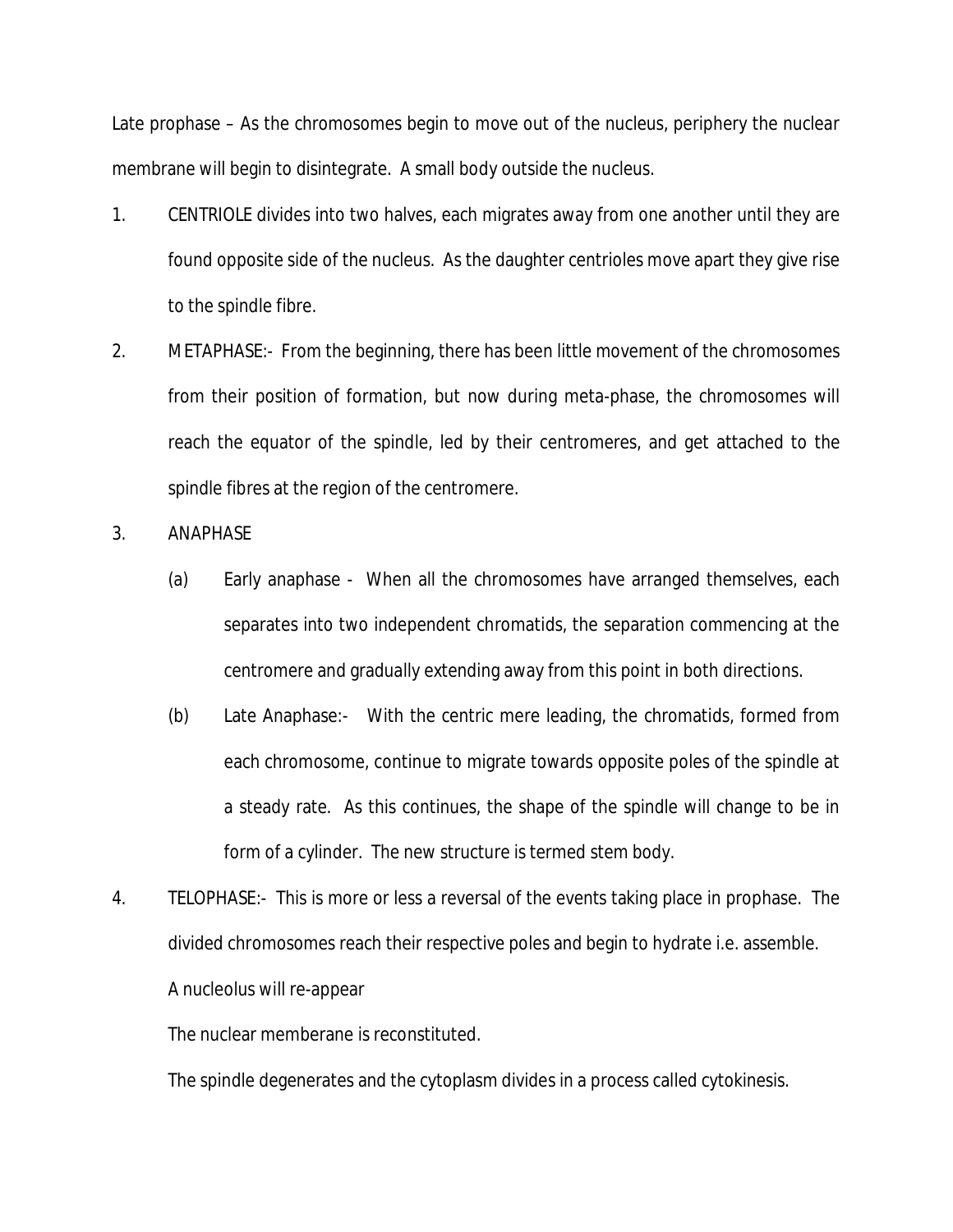In animals, cytokimesis is accomplished by the formulation of a cleavage furrow which deepens and eventually "pinches the cell in two as shown below.

## **Drawings**

Cytokinesis in most plants involves the construction of a cell plate of pectin originating in the center of the cell and spreading laterally to the cell wall. Later, cellulose and other strengthening materials are added to the cell plate, converting it into a new cell wall.

The two products of mitosis are called daughter cells and may or may not be of equal size depending upon where the plane of cytokinesis sectious the cell. Thus while there is no assurance of equal distribution of cytoplasmic components to daughter cells, they do contain exactly the same type and number of chromosomes and hence possess exactly the same gnetic constitution (genotype).

In mitosis, the chromosome number of each daughter cell remain constant i.e. it exactly the same with that of the original mother cell (Diploid), or 2n) The brief period between two cycles of cell division is known as interphase.

### **MITOSIS IN DIAGRAMS**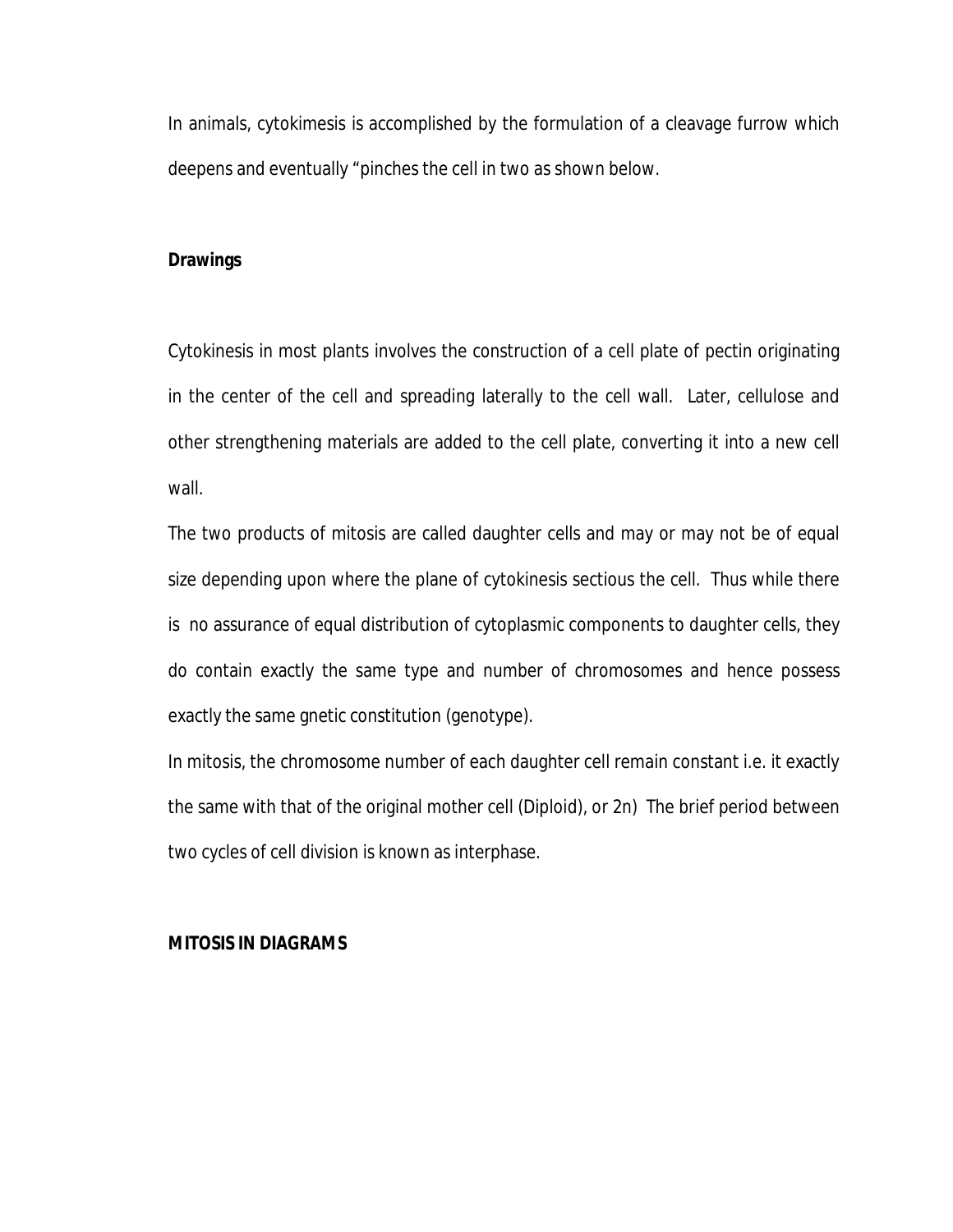#### **MEIOSIS OR REDUCTION DIVISION**

Meiosis (first worked out by strasburger, a German botanist in 1888) is a complicated process of nuclear division whereby the chromosome no is reduced to half (n) in the four nuclei so formed by this method.

Meisis occurs in reproductive cells resulting in the formation of spores or gametes. It is the mechanism for the transmission of hereditary xters, which are carried by the chromosomes. Meiosis actually involves two divisions. The first meiotic division (meiosis I) is a reductional

division producing two haploid (n) cell from a single diploid (2n) cell.

The second meiotic division (meiosis II) is an equational division with separates the sister chromatids of the haploid cells. MEIOSIS I

The prophase of meiosis I differs from that of a mitotic division in that homologous chromosomes come to lie side by side in a pairing process called SYNAPSIS. Each pair of synapsed homologues is called a bivalent; since it consists of four chromid strands, a bivalent is also called a tetrad. During synapsis non-sister chromatids may break and re-write with one another in a process called crossing over. The point of exchange appears in the microscope as an overlapping region called a chiasm (chiasmata, plural).

During metaphase I, the bivalent orient themselves at random on the equatorial plate.

At first anaphase the centromeres do not divide, but continue to hold sister chronatids together. The homologues separate and move to opposite poles. That is, whole chromosomes (each consisting of two chromatids) move apart. This in effect is the movement which reduces the chromosome number from the diploid (2n) condition to the haploid (n) state.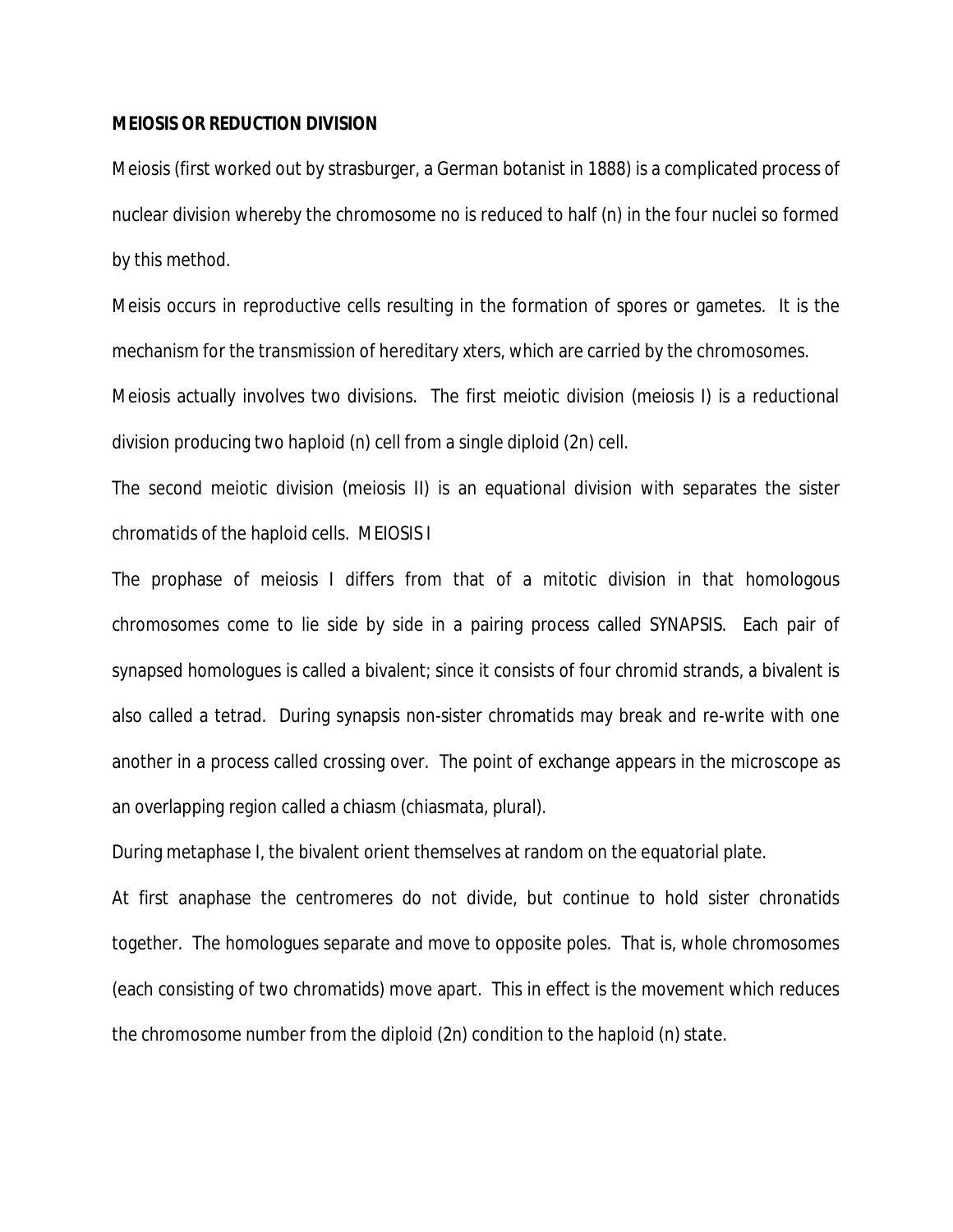Cytokinesis in telophase I divides the diploid mother cell into two haploid daughter cells. This ends the first meiotic division. The brief period between the first and second meiotic divisions is called INTERKINESIS.

By metaphase II, the centromeres have lined up the equational plate.

During anaphase II the centromeres of each chromosome divides, allowing sister chromatids to separate. Cytokinesis in telophase II divides the cells into four meiotic products.

## **THE IMPORTANCE OF MEIOSIS**

In sexually reproducing organisms the gametes are haploid (n) (Geek word haploos, meaning single); and two gametes fuse to form a diploid (2n) zygote

- (1) Meiosis for reduction division is (important) because it causes the reduction in chromosome number which is very essential during the time of gamete formation in order to maintain a particular diploid number through successive generations of sexually reproducing organisms.
- (2) Chiasmata help in exchanging parts of chromatids between homologous (similar) chromosomes (during meiotic division), thus further ensuring new combinates of xters. Meiosis, therefore, helps in bringing about variation in a population.
- (3) It is the mechanism for the transmission of hereditary xters which are carried by the chromosomes.

There are some distinguishing characteristics between mitosis and meiosis. These difference can be summarized as below: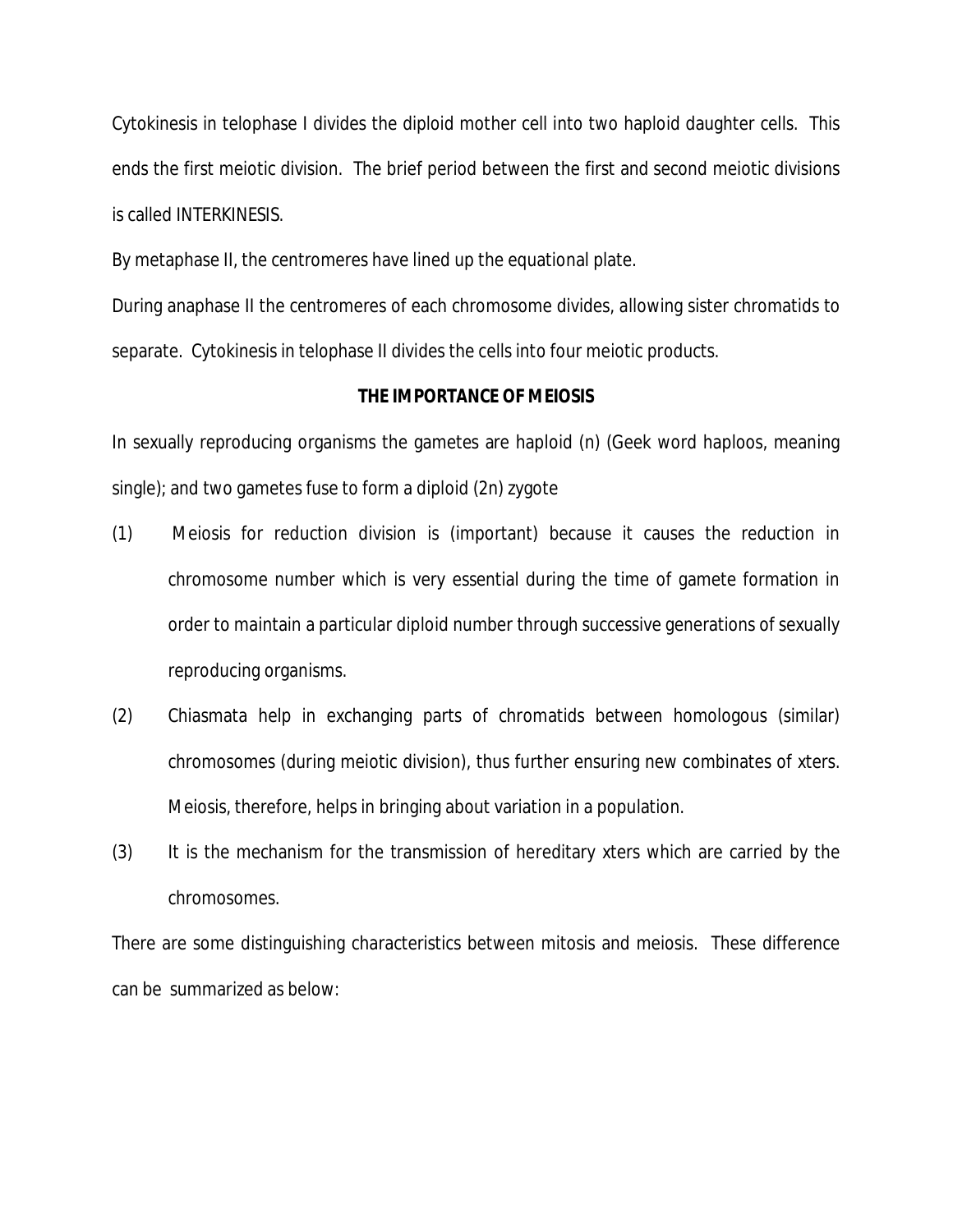### **DIFFERENCES BETWEEN MITOSIS AND MEIOSIS**

- 1. Mitosis occurs in somatic cells while meiosis occurs in reproductive cells resulting in the formation of gametes or spores.
- 2. In mitosis, the chromosome no remains constant (diploid or 2n), while in meiosis, the chromosome number is reduced to half (haploid or n ).
- 3. In mitosis two products (daughter cells) are produced per cycle, while four cellular productions (gametes or spores) are produced per cycle in meiosis.
- 4. Prophase of mitosis is short, while it is a prolonged one in meiosis and, therefore, divided into sub-stages.
- 5. Crossing over (exchange of genes) occurs in meiosis and there is chiasma, but there is no crossing over in mitosis.
- 6. Pairing (synapsis) of identical (homologous) chromosomes (one paternal and one maternal) occurs in meiosis (each pair subsequently acting as a unit), but no pairing occurs in mitosis. In mitosis on the other hand each chromosome splits longitudinally into two. This gives rise to two chromatids).
- 7. In mitosis the chromosomes are equally apportioned (divided) to the daughter nuclei, i.e the latter are qualitatively and quantitatively the same as the mother nucleus, while in meiosis the four threads of a chromosome go to the four cells (and their assortment is also a matter of chance, i.e. it is not known which thread will go to which cell). Thus meiosis results in four new types of cells.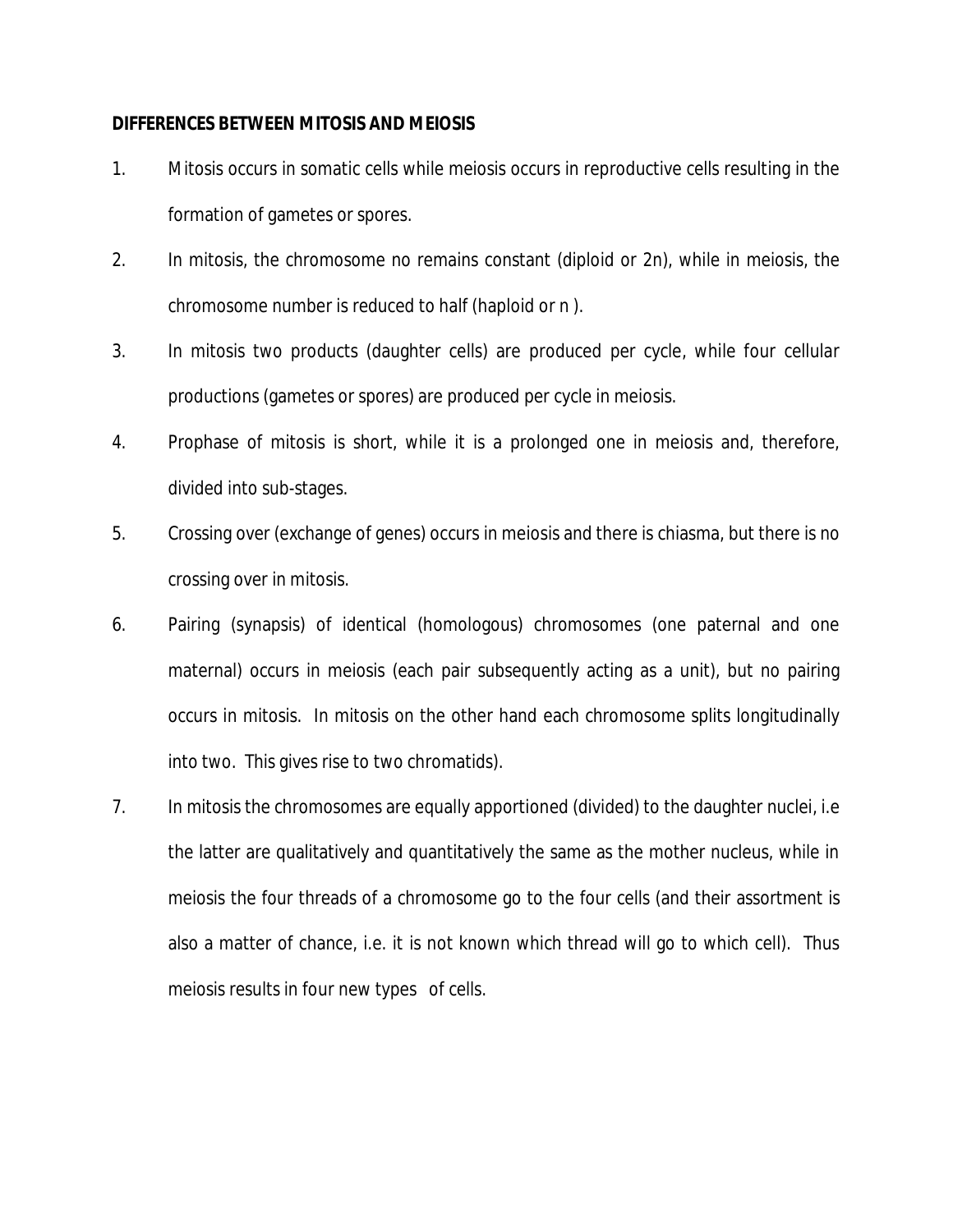### **TREE BREEDING AND BREEDING SYSTEMS**

What is breeding? The art and science of changing plants or animals genetically. Breeding is the art and science of changing the genetic construction (genetic make up) of plants or animals population.

Plant breeding (P.B) is the art and science of changing (or manipulating) plants genetic make up to satisfy mains needs (or requirements).

Tree breeding :- (T.B )is the art and science of changing tree species genetically so as to satisfy man's needs.

Forest tree breeders have been able to make some progress in this direction through the study of Genetics. This science has enabled them to transfer desired traits from one plant to another. The tree and plant breeders alike, utilize to advantage the discoveries of geneticsis and combine them with those of other branches of science, particularly cytology, taxonomy, physiology, anatomy and biochemistry, to achieve improvements in trees and crops respectively.

Breeding is an art because it involves the ability of human beings to observe some traits of economic value of the organism under investigation.

On the other hand breeding is a science because it is based on the principles of genetics i.e. on the laws of inheritance.

Throughout ages, unconscious selection of superior plants by man has been going on. But with the discovery of sex in plants it has been possible to hybridize plants. Hybridization concept has added to the understanding of plant breeding.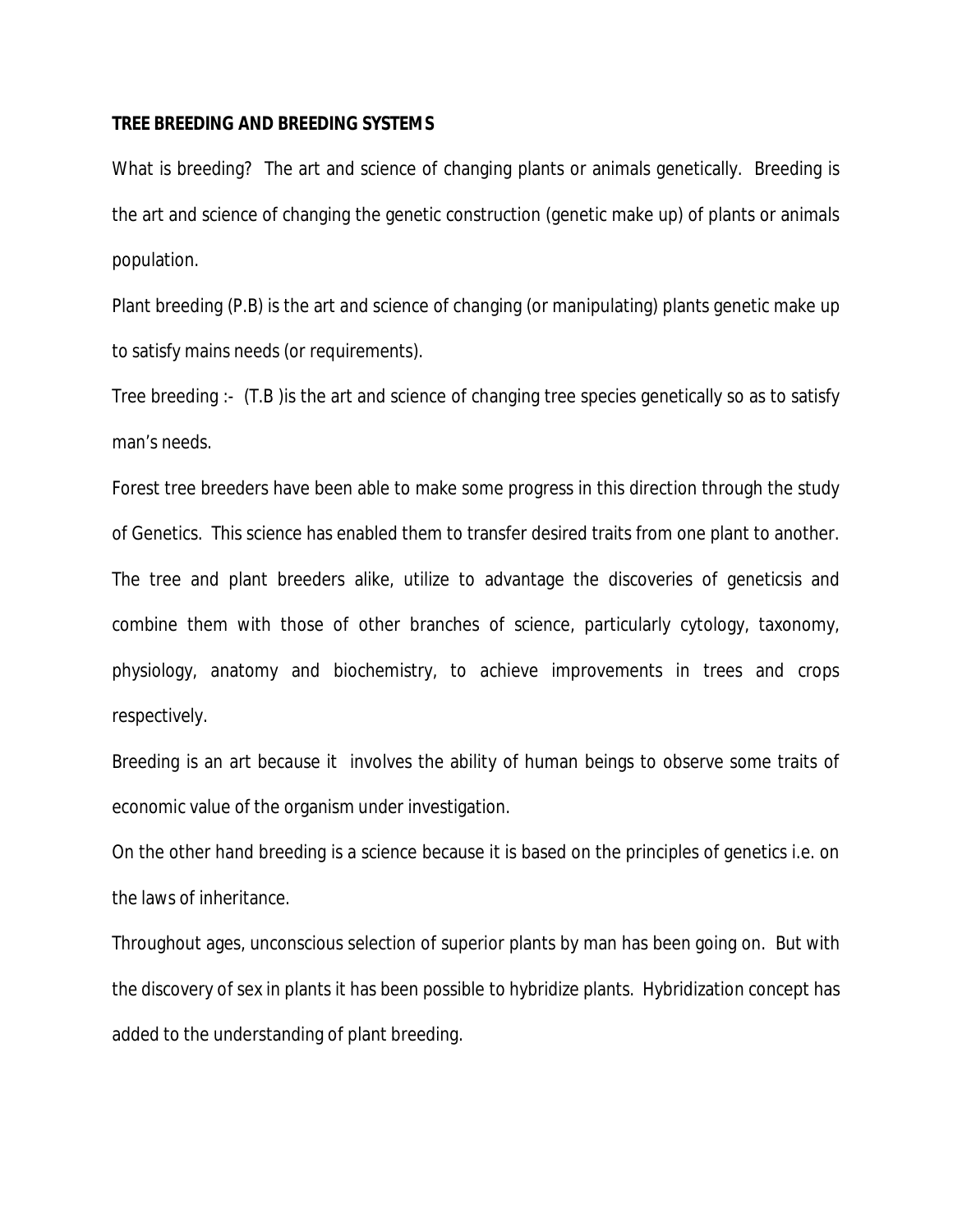Mendel's exp paved the way for more understanding of P. B. This has made P.B. to be less of an art and more of science. It then become possible to create new types of plants at will, although the art of selection is still needed.

However, tree/P. B. is now based on the thorough understanding and the utilization of gentic principles. A clear understanding of tree/P.B hinges or depends on the firm knowledge of:

- 1. Botanical xtics of the spp
- 2. Plants diseases and their epidemiology
- 3. Insect pests that feed upon the different plants spp
- 4. Physiological factors related to adaptation of plants.
- 5. Biochemxtics affecting utilization and value of the spp.

There are certain problems, peculiar to tree improvement in West Africa and Nigeria in particular.

# **PROBLEMS OF TREE IMPROVEMENT (TREE BREEDING) IN NIGERIA**

- 1. Non-availability of a genetic base or materials. This is due to exploitation which leads to the loss of gene pool in tree .
- 2. Lack of adequate information and exchange of information on the breeding systems of native trees. Info' on xtics of local trees.Infor' such as breeding pattern etc.
- 3. Or in other words scarcity of Basic genetic information about trees. Scarcity of traininedstaff .A knowledge of the genetic characteristics to be improved upon.
- 4. The time factor/ element Rotation age of trees is an adverse problem for tree improvement.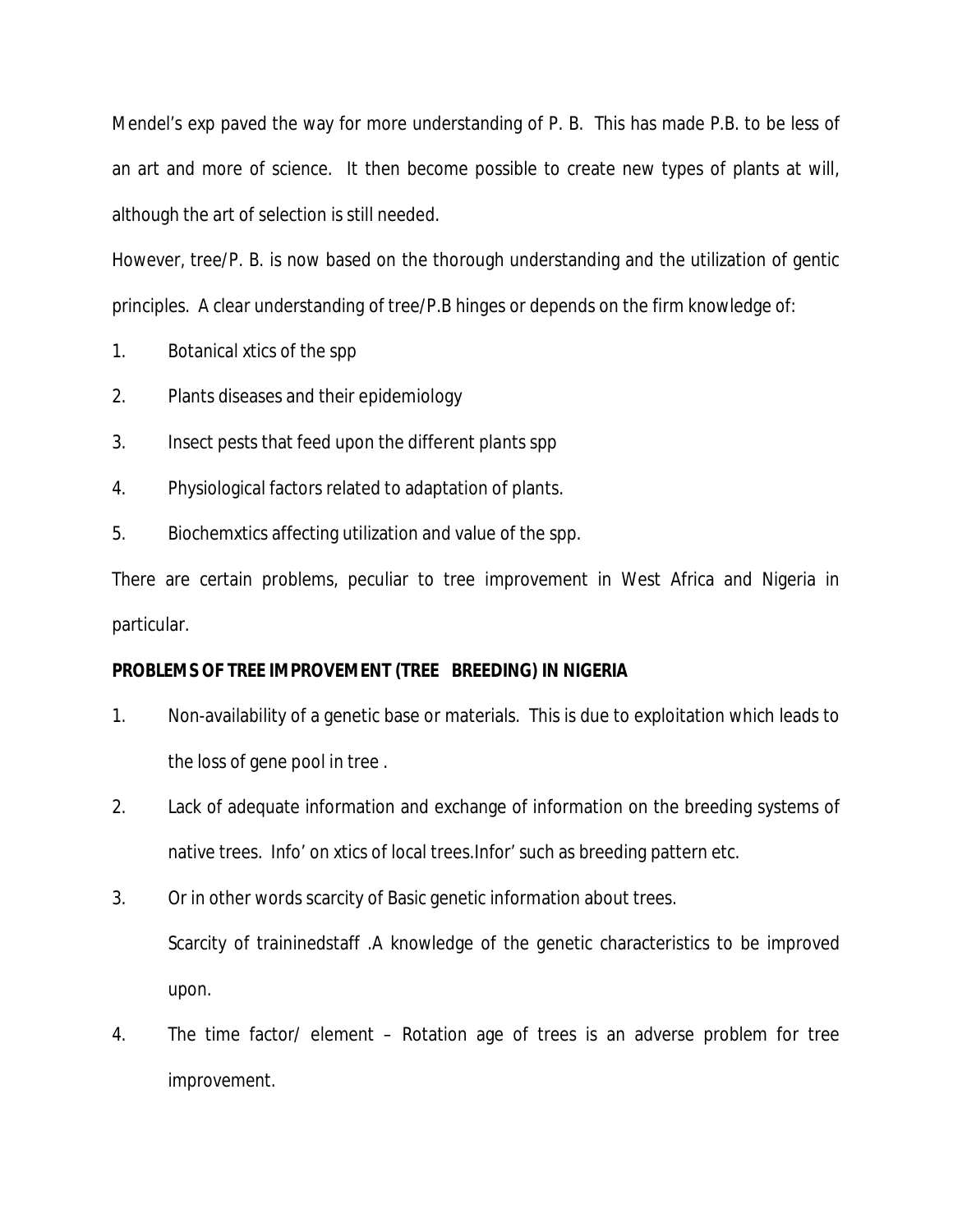Thus the main aim of tree improvement programme is always to reduce the rotation. Consider a situation where F1 are raised, the time it will take to raise F2.

- 5. Inadequate funds.
- 6. Lack of technology for tree improvement.
- 7. Lack of favourable government policies.

# **STRATEGY TO COMBAT THESE PROBLEMS**

The national policy should be geared towards leaving the natural forests as they are so as to provide a large genetic base.

Conservation in-situ is very necessary. Control of exploitation should be more effective and no exploitation should be within strict natural reserves (SNR)

# **METHODS OF CONSERVING THE GENETIC RESOURCES OF FOREST TREE SPP**

The meaning of in-situ conservation maintenance and regeneration of the spp involved in their areas of origin or natural occurrence.

In-situ conservation is highly desirable in cases of spp where the appropriate silvicultural or

- 1. In-situ (see its meaning)
- 2. Ex. Situ see storage

Vegetative propagation

- (a) grafting
- (b) marcotting

This technique is particularly appropriate for spp which produce seeds infrequently and for recalcitrant.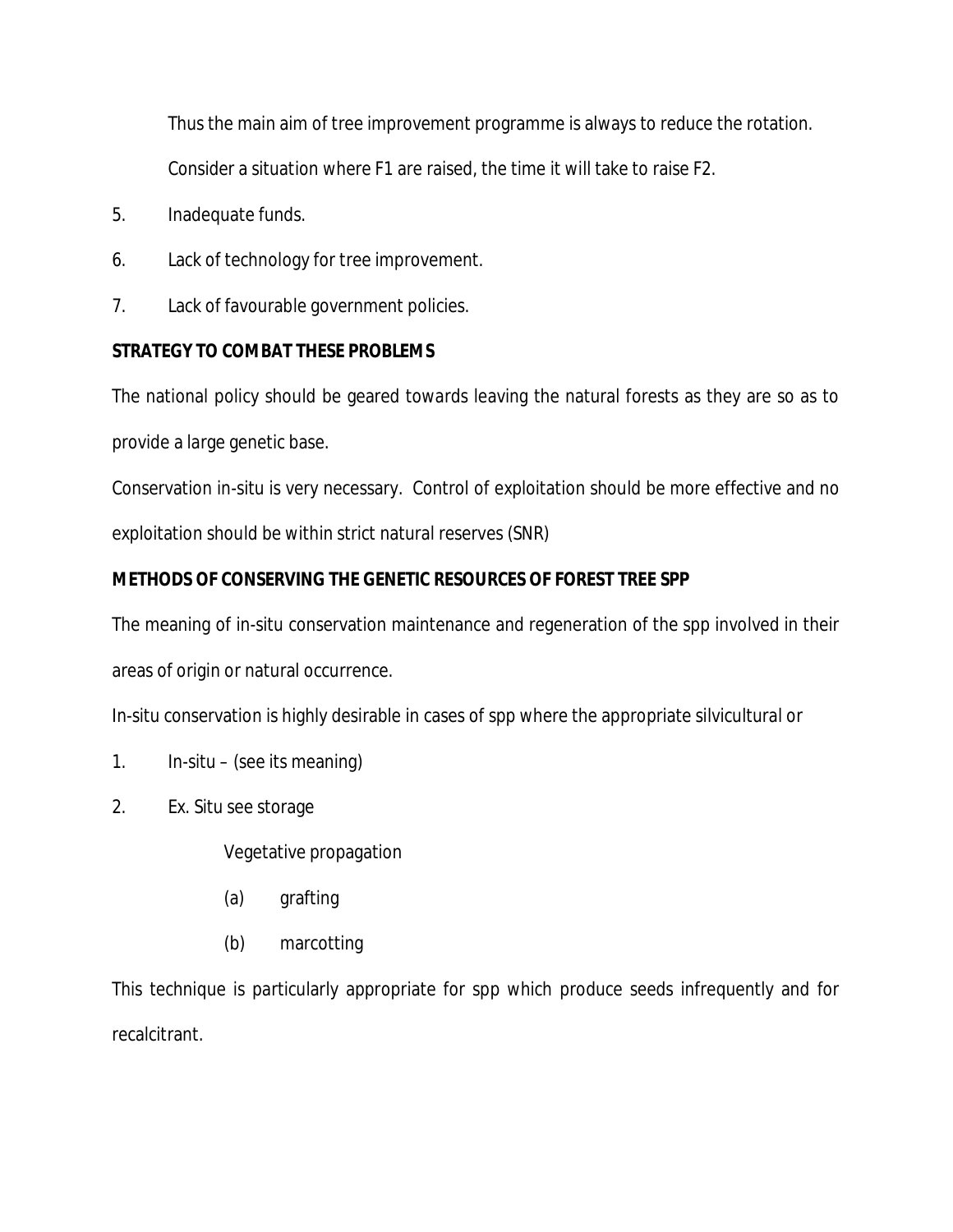Recalcirants – Seeds of forest tree spp whose viability could be lost within a short time and unable to withstand either drying or low temperatures or both.

3. pollen storage

4. Tissue and meristem culture techniques.

#### **BREEDING SYSTEMS OR REPRODUCTIVE SYSTEMS**

Knowledge of reproductive systems i.e breeding systems is so clearly fundamental to plant and tree breeding that discussion of them must precede any consideration of breeding methods themselves.

For pH/tree breeding purposes all plants are divided into two (2) broad groups.

- 1. Self-pollinating plants.
- 2. Cross pollinating plants.

The division of plants into these groups is of great importance because the methods of breeding applicable to the self-pollunating group are for the most part different from these that apply to the cross-pollinated spp.

The important difference between the two groups is related to the influence of inbreeding vs outbreeding on the genetic structure of popns. All plants in popns of outcrossing/crosspollinating spp are highly heterozygous, while in-breeding/self-pollinating spp often give rise to closely related homozygous lines.

Vegetative propagation (a sexual reproduction) can be used to produce new individuals in some plants. This could be by

1. Budding and grafting (this is possible in pines, Triplochitonseleroxylon K. Schum, Tectonagraundis L.F, GmalinaarboreaKhayaspp etc.)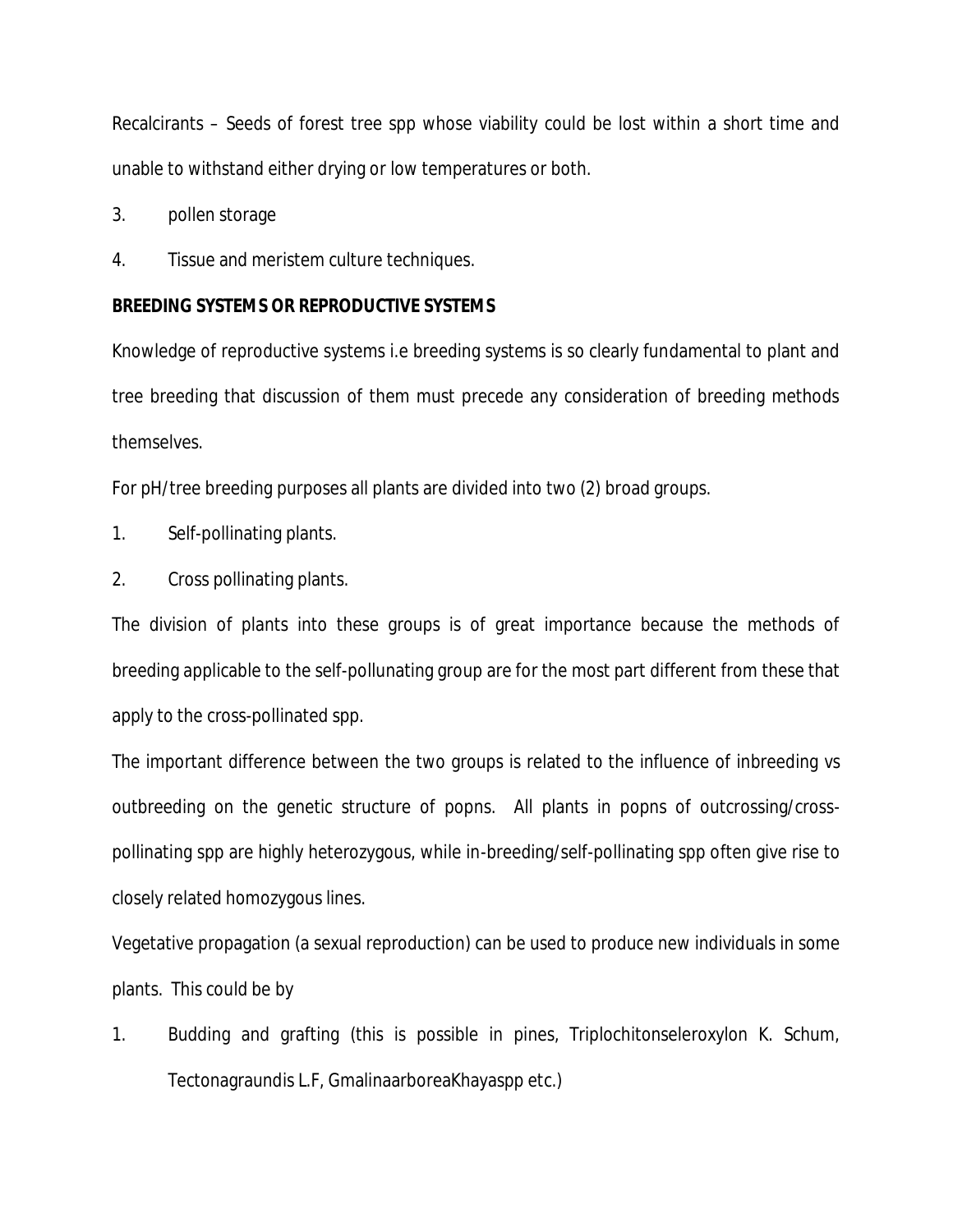2. Cuttings (leaf cutting system cutting or root cutting).

Vegetatively propagated spp are highly heterozygous. If selfing is imposed a high degree of segregation or variability is observed. If selfing is imposed heterozygosity is reduced and vigour and yield (in agric crops) will be reduced.

There are some special modes of reproduction.

(1) Apromixis:- This is a type of a sexual reproduction in which seeds are produced but these seeds do not result from normal meiosis and fertilization. They are vegetative seeds.

Apromixis may be of different types.

- (a) Parthenocarpy:- This is the development of fruit without fertilization i.e. ovary develops normally into a fruit without fertilization.
- (b) Apogamy:- is the development of an embryo from any cell of the gametophyte other than the egg-cell, evidently without the intervention of gametes.
- (c ) Sporophytic budding:- Formation of an embryo from the diploid cells of the nucellus, as in orange, mango etc or even those of the integument, as in onion.
- (2) Apospory (apo, means off or without). Apospory is the development of the gametophyte directly from vegetative cells of the sporophyte without the intervention of a spore.
- (3) Polyembryony : If more than one egg in a gametophyte is fertilized, oen embryo may develop from each. The occurrence of more than one embryo in the seed is known as simple polyembryony. This is common in both dicotyledenous and monocotyledemous spp.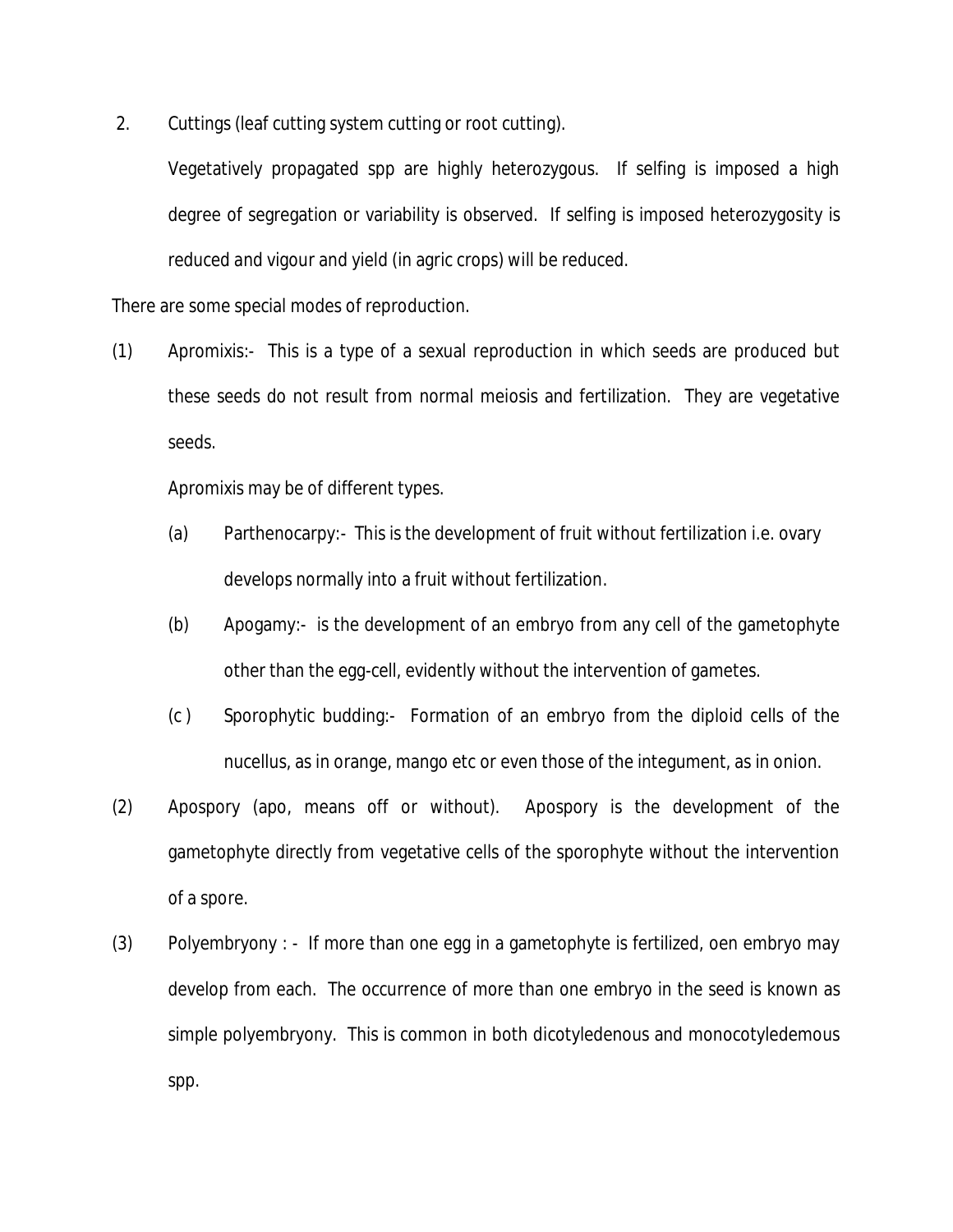Cleavage Polyembryony refers to those embryos that come from a single egg by splitting after a single fertilization.

A plant is classified accordingly to which of the two broad reproductive systems is prominient.

In cross-pollinating spp, there is a high degree of heterozygosity. If selfing is imposed there will be in-breeding depression i.e reduction or loss of vigour.

In-breeding – occurs when crossed are made between close relatives. The extreme case is selfing, or the crossing of a tree with itself.

Out-breeding- describes crosses made between individuals not closely related.

Cross-pollination may be of the following types

- 1. Xenogamy (xemos stranger) Pollution between flowers borne by 2 different plants of the same spp.
- 2. Geitonogany (geiton-neighbour) BU between flowers borne by the same plants.
- 3. Hybridism Pollution beween 2 flowers.
- 1. Self pollination transference of pollen gr. From the author of a flower to the stigima of the same flower, evidently bisexual.
- 2. Cross-pollunation transference of polen gr. From one flower to another flower. Born by 2 different plants of allied spp or even allied genera.

In self pollinatingspp (i.eautogamousspp) each member of the popn is a vigorous homozygote. These self pollspp reproduce independent of other plants in the population.

In self poll plants there will be no inbreeding depression if the plants should be selfed. If there will be any it will be of insignificant effect.

There are some conditions in plants which impose cross pollination.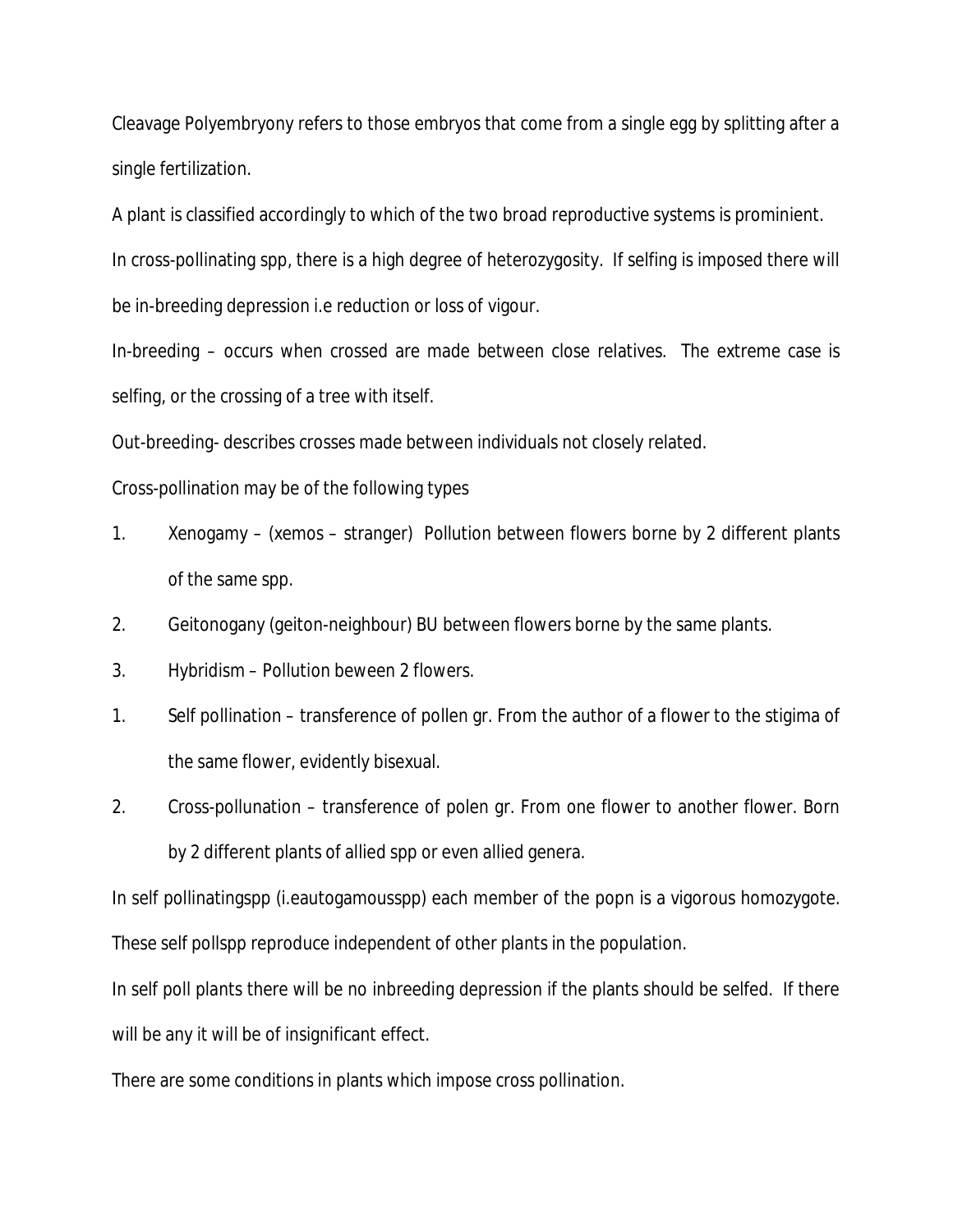### **DEVICES/CONDITIONS IMPOSING CROSS POLLINATION**

- (1) Dicling or unisexuality:- Flowers are unisexual i.e. stameus and capele lie in separate flowers – male and female, either borne by the same plants or by two separate plants. Dicliny or unisexuality is of 2 types.
	- (a) Monoecious:- when the male and female flowers are on one and the same plants e.g. maize.
	- (b) Dioecious when the flowers are on 2 separate plants e.g. carica papaya (pawpaw).
- (2) Dichogamy:- This occurs in bisexual flowers. This is the maturity of another and the stigma at different times. There are 2 conditions of ofdichogang.
	- (a) Protandry:- Male reproductive organ (author) matures before the female reproduction organ (stigma).
	- (b) Protogymy:- Female reproduction organ (stigma) matures before the male reproductive organ (another).
- (3) Self-incompatibility:- This occurs when functional pollen grains of a flower have no fertilizing effect on the stigma of the same flower.

Incomp.is abiochem reaction i.e.certain chemicals inhibit the germination of pollen. Incomp.is heritable i.e. it is genetical and can therefore be carried from generation to generation. It can take place at any stage between pollution and fertilization.

(i) Fertile pollen gr may not germinate on receptive stigma (stigmatic incompatibility)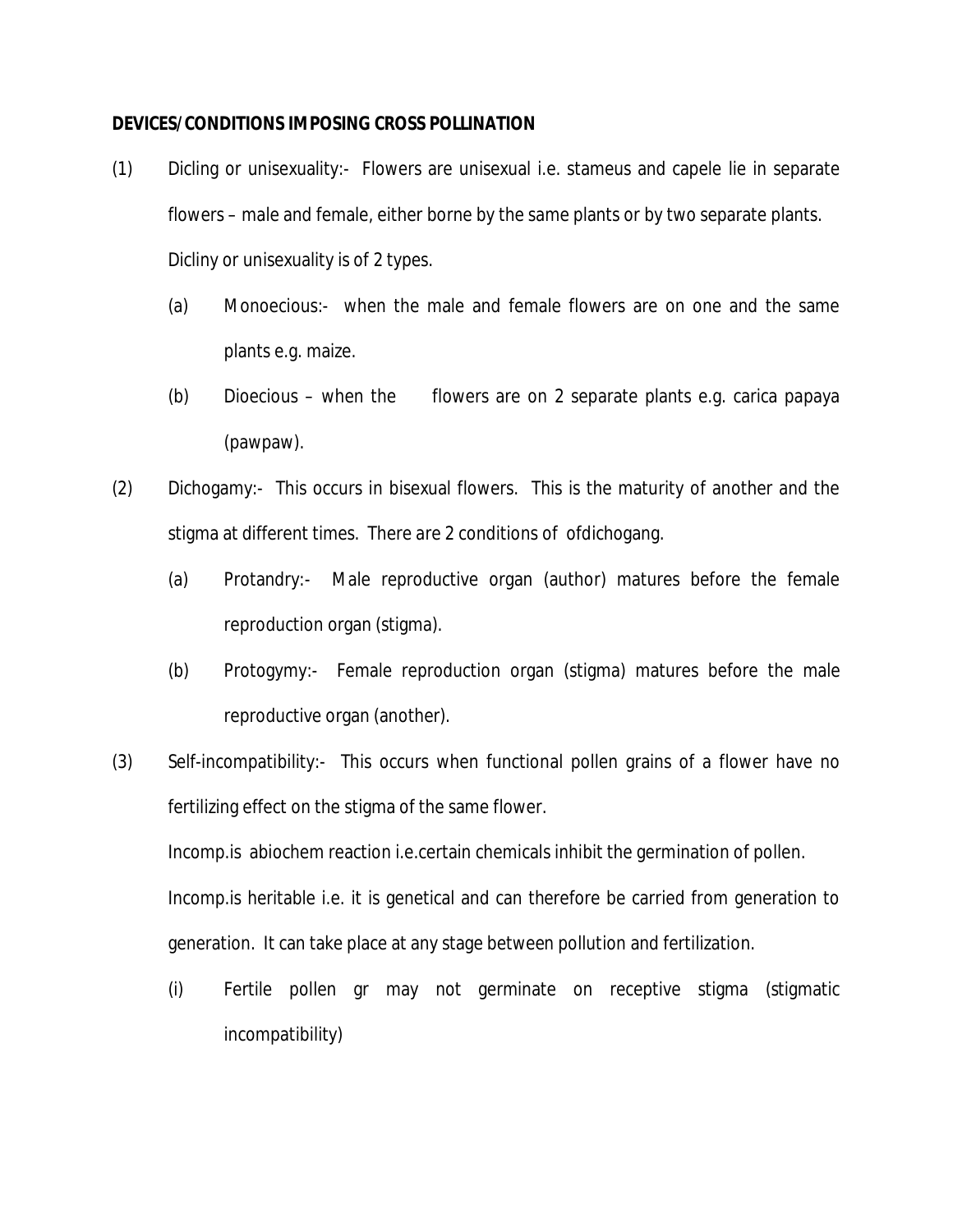- (ii) Pollen may germinate, but the growth of pollen tube may be slow and the female egg might have withheld before the pollen tube gets to it.
- (iii) Incomp. may be at the ovule. The male and female much may not fuse.

## **TYPES OF INCOMPATIBILITY**

1. Heteromorphic Incomp:- This is caused by difference in the floral morphology. E.gPrimulasinensis has two types of flowers. There is one with long style (Pin) and the other with short style (Thrum)

Pollen from the 2 types of flowers cannot function on their stigma.

A to A poll and fert can occur.

A to B poll and fert cannot occur.

2. Homomorphic incompatibility

This is not as a result of variation in floral morphology. It is caused by the gamage of the plants. It can be

- (a) Garmetophytic:- In which incompdepends upon the genotype of the gametphyte.
- (b) Sporophytic where the incompatibility is impressed upon the gametophyte by its sporophytic parent.

## **Male Sterility**

In incompatibility functional pollen grains are produced, but under some conditions cannot function. In male sterility the pollen grains are non-functional.

- Reasons (i) Chromosomal aberrations can cause male sterility.
	- (ii) Gene action i.e. presence of certain genes can cause if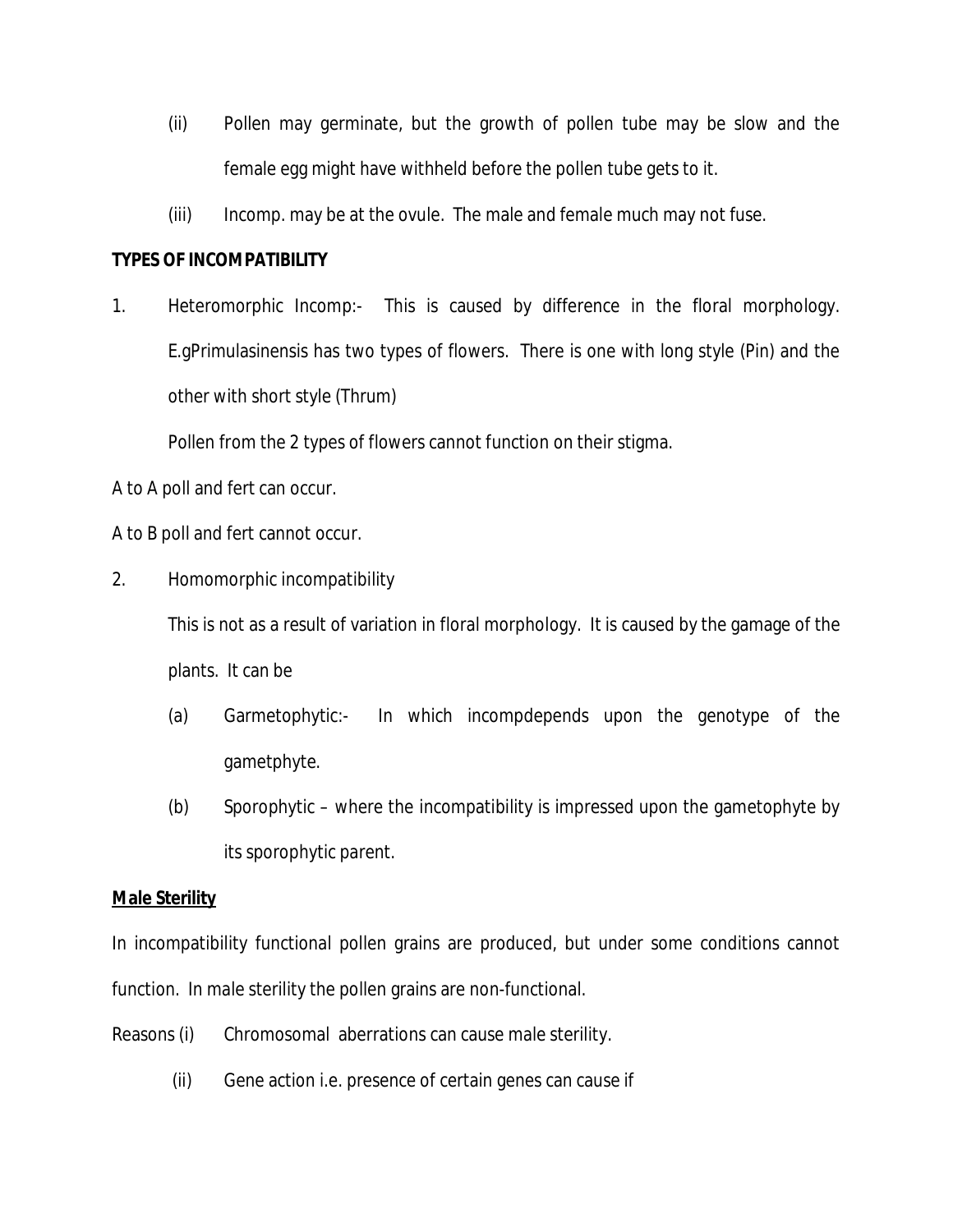(iv) Cytoplasmic factor/influences can also cause male sterility.

Under the situation of male sterility, anthens of some flowers may not contain pollen at all.

Male sterility, unlike incompatibility, is not a regular mechanism fo controlling hybridity in natural populations. Male sterility occurs sporadically i.e. unexpectedily in populations of both self and cross poldinatedspp, presumably as a result of mutation at any one of the many loli that govern difference vital steps in the formation of pollen.

In nature, such mutations are disadvantageous to the plants. But breeders explore this to their advantage when carrying out hybridization. In hybridgization the 1<sup>st</sup> stage is emasculation. But if male sterility occurs emasculation process which is tedious will not be done, since emasculation has been genetically carried out.

Emasculation:- This is the removal of anthers or male flowers before controlled pollimation. There are three types of male sterility:

- 1. Genetic male sterility
- 2. Cytoplasmic male sterility
- 3. Cytoplasmic Genetic male sterility.

## **PROCEDURE FOR INTRODUCTION OF EXOTIC SPP IN NIGERIA**

Wherever man has gone, his plants have gone with him, and this carrying of plants from place to place has been one of the most important features in the development of agriculture generally throughout the world.

What do we understand by introduction of exotic spp? This is the acquisition of superior plants by importing them from other areas.

There are some factors which necessitate the introduction of exotic spp. These include: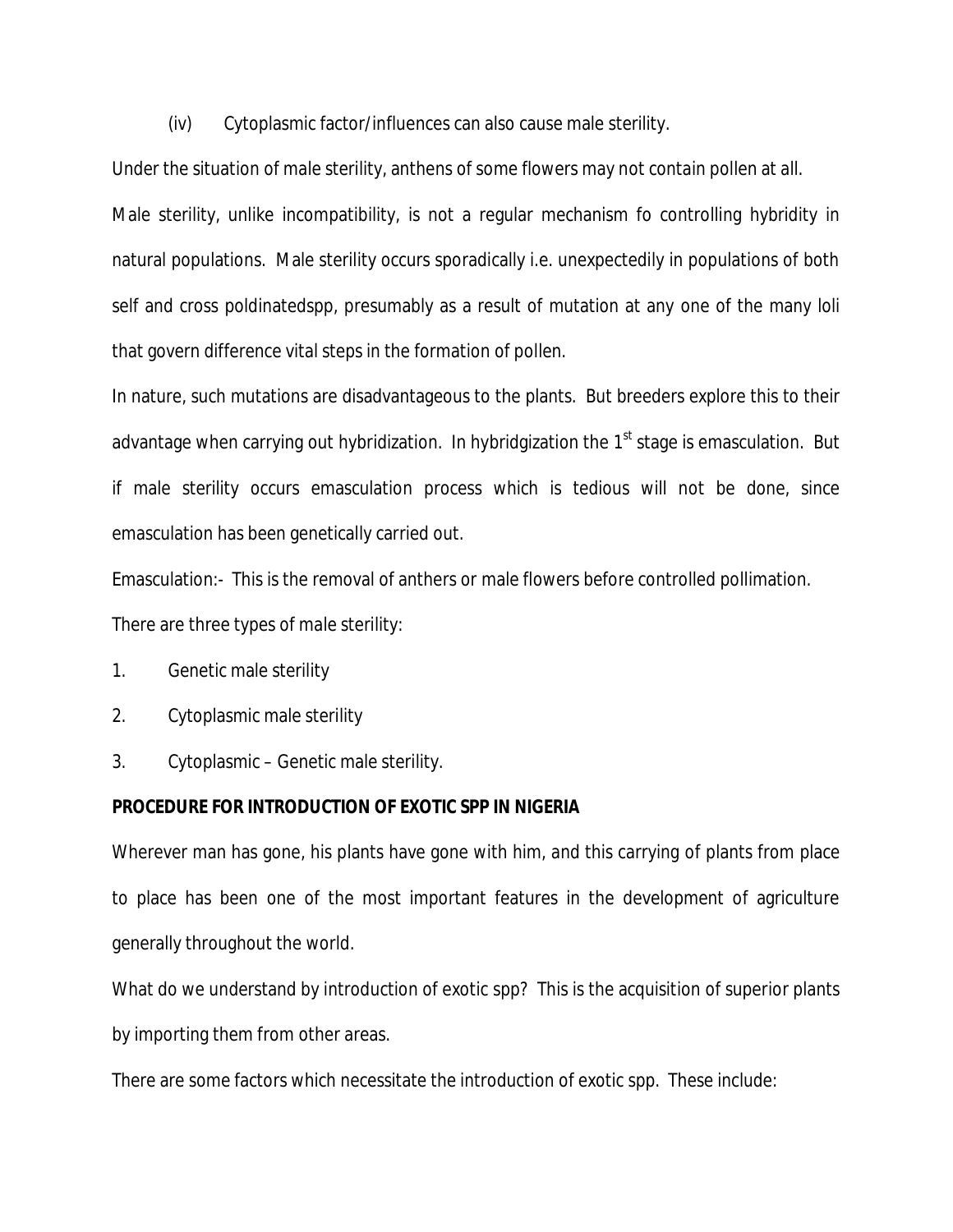- 1. When the supplies of indigenous timber and other forest products are insufficient to meet the local demand i.e. to enrich the local flora.
- 2. When the original spp are unsuitable for the locality or object of management. i.e. wood quality.
- 3. When an inferior vegetation is to be replaced by more valuable ones e.g. conversation of genuine savanna to a plantation.
- 4. When object of management is to extend the growth of one sp uniformly over a large area.
- 5. When the fertility of the soil has so deteriorated that the original spp will no longer thrive on it and must give way to less exerting ones.

Among the consideration used choosing ……

The first thing to be done in introducing an exotic sp is forestry is to carry out species trials.

This is necessary to determine the suitability of the sp to the new environment.

Generally, species trials involve

- 1. Elimination trial
- 2. Growth trial
- 3. Field/plantation/yield/crop performance trial.

After concluding that an exotic tree sp can do well in the country there will be need to carry out breeding activities on the species with the aim of improving it.

The first stage of the breeding procedure is provenance trail.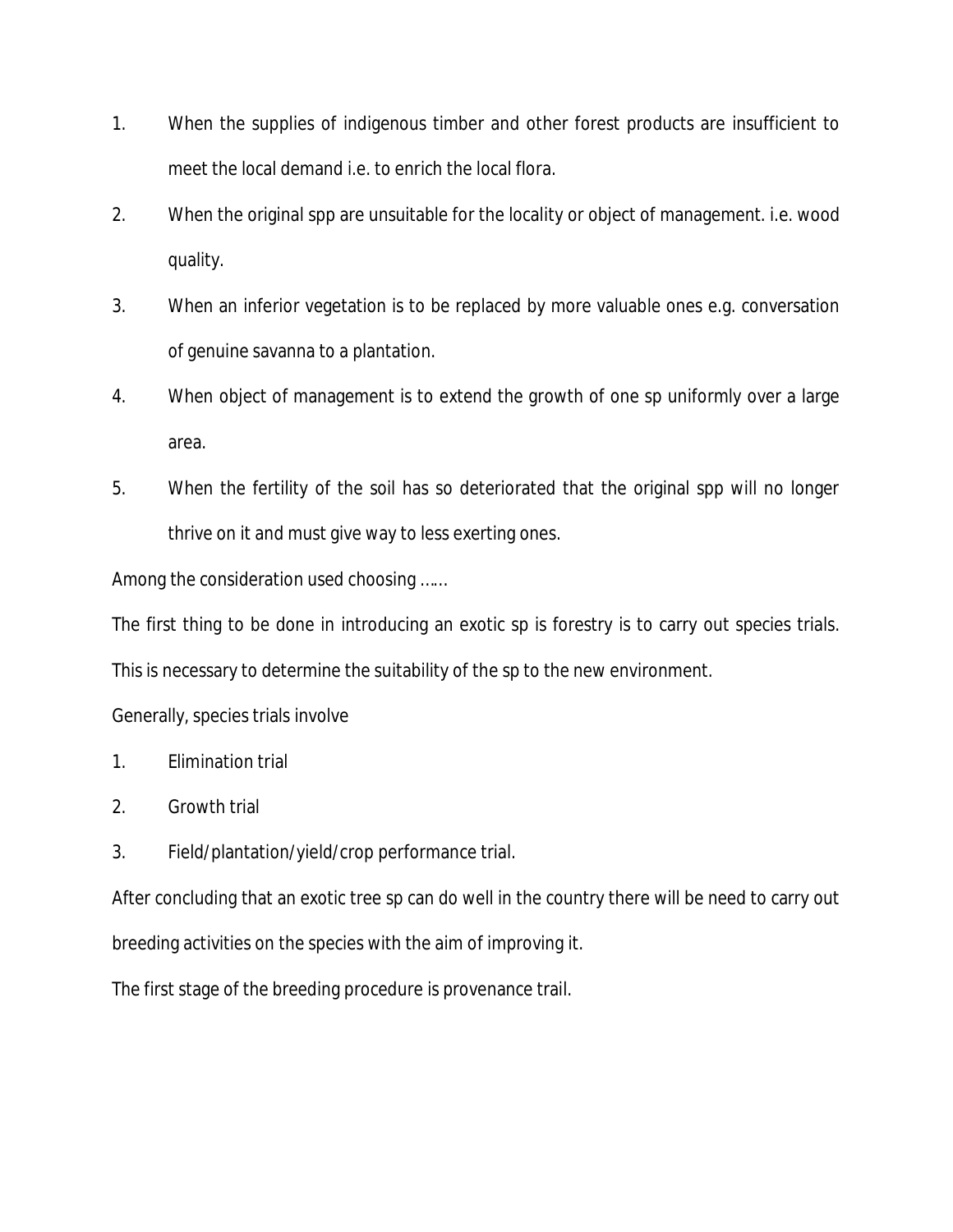What is a provenance? There have been several published definitions of providence. Wright (1976) reported that "provenance" is a synonym for "origin" or "source". He added that the word has been commonly used by tree breeders to mean "ultimate natural origin".

Simply, a provenance is a seed source and it is usually a well defined geographical location.

It is particularly necessary to do provenance testing (provenance trial) prior to more intensive breeding work, especially when dealing with an exotic. However, provenance testing is also desirable native spp.

Provenance testing is usually carried out for the following reasons:

1. Determination of best seed sources to use in different forest areas.

2. Fixing regions where plus tree selection should be concentrated.

Plus tree: These are those trees in a stand that are phenotypically the best. They are xterised by high growth intensity, good stem quality, good health etc.

Provenance selection is usually the first step in any tree breeding programme. The materials so obtained can later be subjected to further improvement by other means.

Provenance selection leads to effective tree improvement when the spp of interest is

- 1. geographically widespread,
- 2. occurs in a diversity of ecological conditions
- 3. has a long period of exposure to a particular environment and
- 4. where natural or seminatural population of the sp still exists.

After selecting the best provenances, plus trees are then chosen from such produces . Materials from the chosen plus trees are normally used to estab. Seed orchards either by seeds (seedling seed orchard) or by veg. means (grafting chonal seed orhard.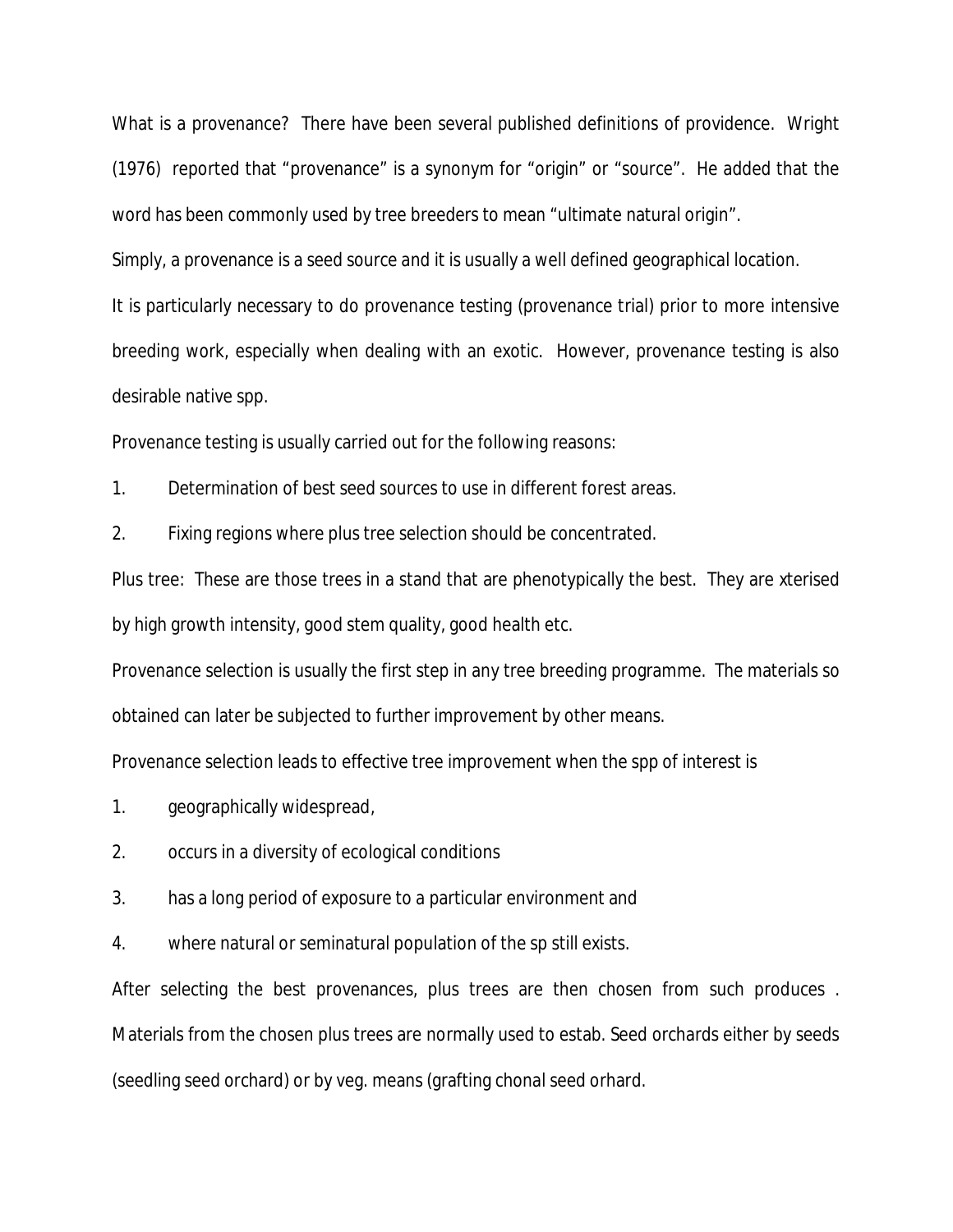Seed orchards are special plantations managed to provide abundantly genetically superior seeds on a sustained basis.

Seeds collected from such seed orchards are usually used in carrying out progenly trials or progeny test.

Progeny:- The offspring of a particular tree or a particular combination of one female and 1 male tree

Progeny Test:- The method of assessing the genetic xter of an individual by the performance of its progeny.

Progeny Test:- is an expt, usually replicated, to compare the offspring of different parents, or to compare performance of offspring and parents usually confined to seedling offspring.

Progeny testing may serve different purposes:

- 1 rank established varieties according to yield potential.
- 2 Assess the breeding value of parent plants.
- 3 Select superior genotypes both within and between progency families.
- 4 Provide improved and known seed sources.

Eli tree: This is a tree which has been proved to be genetically superior by a progency test.

(Evaluation of parents by the performance of their sexual progency.)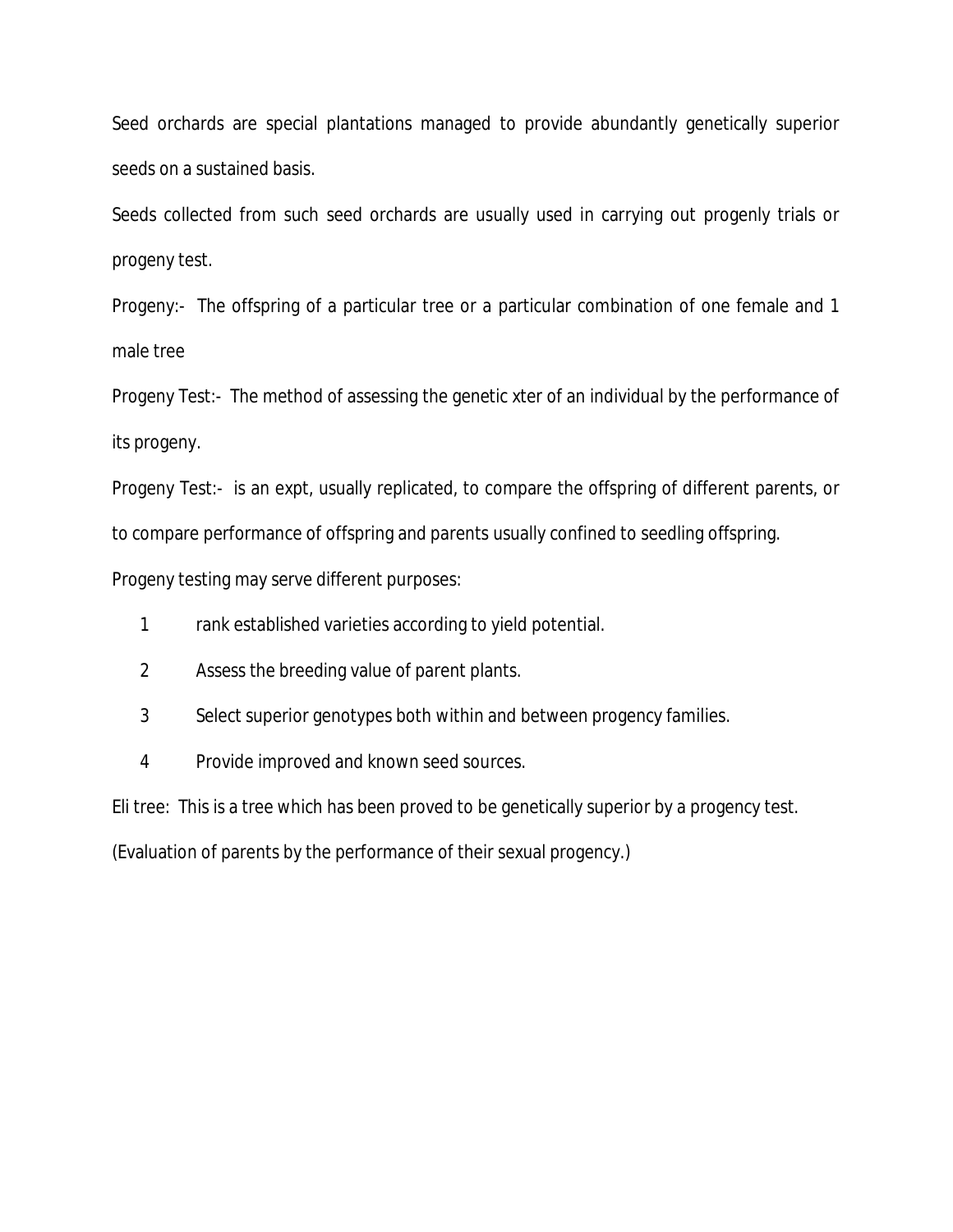|                                     | TREE BREEDING PROGRAMMES (TREE IMPROVEMENT) IN NIGERIA |    |                                      |  |
|-------------------------------------|--------------------------------------------------------|----|--------------------------------------|--|
|                                     | SCHEMATIC OUTLINE OF BREEDING PROCEDURE                |    |                                      |  |
| <b>SPECIES</b>                      |                                                        |    |                                      |  |
|                                     | <b>PROVENANCE</b>                                      |    |                                      |  |
|                                     | STAND (FOREST, PLANTATION, SEED STAND)                 |    |                                      |  |
|                                     | INDIVIDUALS- PLUS TREES (PHENOTYPES)                   |    |                                      |  |
| <b>SEXUAL</b>                       |                                                        |    |                                      |  |
| PROPAGATION (SEED)                  |                                                        |    | <b>VEGETATIVE PROPAGATION</b>        |  |
| <b>RECOMBINATION &amp; CREATION</b> |                                                        |    | (SLION, BUDWOOD, CUTTINGS            |  |
|                                     |                                                        |    | <b>COLLECTION &amp; PRESERVATION</b> |  |
| <b>PROGENY</b>                      |                                                        |    | <b>CLONES</b>                        |  |
| 1.                                  | <b>EVALUATION OF PARENTS</b>                           | 5. | <b>CLONE COLLECTION</b>              |  |
|                                     | <b>BY BREEDING</b>                                     |    | <b>STUDY OF CLONES</b>               |  |
|                                     | (ESTIMATION OF GENOTYPE)                               |    | UNDER UNIFORM CONDITIONS             |  |
|                                     | AND REJECTION OF POOREST TREES)                        |    | (ESTIMATION OF GENOTYPE)             |  |
|                                     |                                                        |    | <b>CONTROLLED POLLINATION</b>        |  |
| 2.                                  | <b>SELECTION OF PLUS</b>                               | 6. | <b>SEED ORCHARDS</b>                 |  |
|                                     | <b>TREES FROM THE</b>                                  |    | PRODUCTION OF                        |  |
|                                     | <b>BEST PROGENIES</b>                                  |    | <b>IMPROVED SEED</b>                 |  |
|                                     |                                                        |    | <b>CLONE STUDEIS</b>                 |  |
|                                     |                                                        |    | SOURCE FOR PROGENY TRIALS            |  |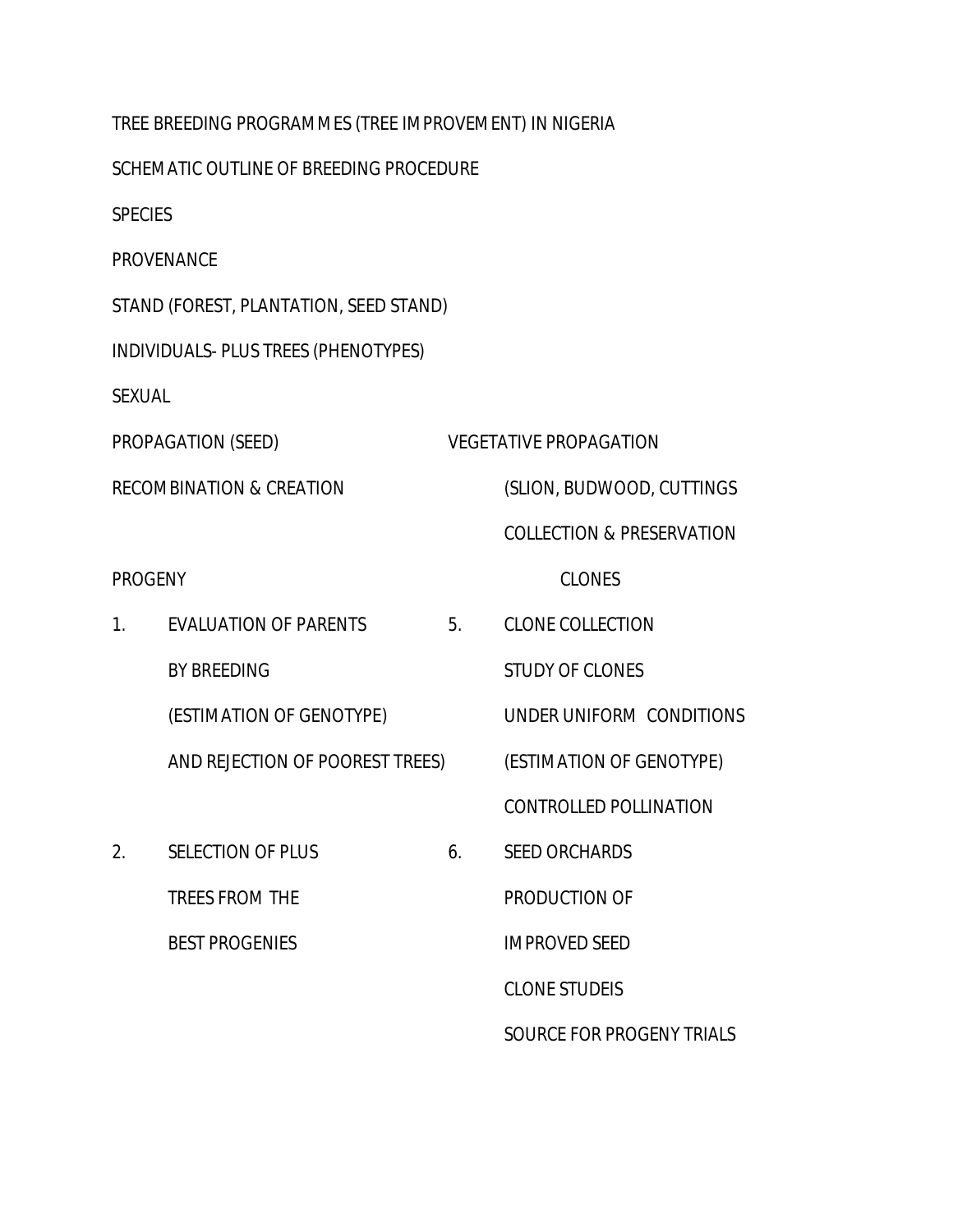3. IMPROVEMENT OF

ESTABLISHED SEED

ORCHARD

4. CONVERSION OF PROGENY 7. MULTIPLICATION TRIALS INTO SEEDLING GARDEN-COLLECTION SEED ORCHARD AND PRODUCTION OF

BUDWOOD

8. CLOME PLANTING OF

FORESTRY SCALE

## ELIMINATION AND SELECTION

## IMPROVED BREEDING MATERIAL

PHASE II

SEXUAL PROPAGATION VEGETATIVE

PROGENY TRIALS PROPAGATION

IN PRINCIPLE SAME PROCEDURE CLONES

AS PHASE I EXCEPT AND THE IN PRINCIPLE THE

POSSIBLY FOR ITEMS 3 IN PRINCIPLE THE

SAME AS IN PHASE I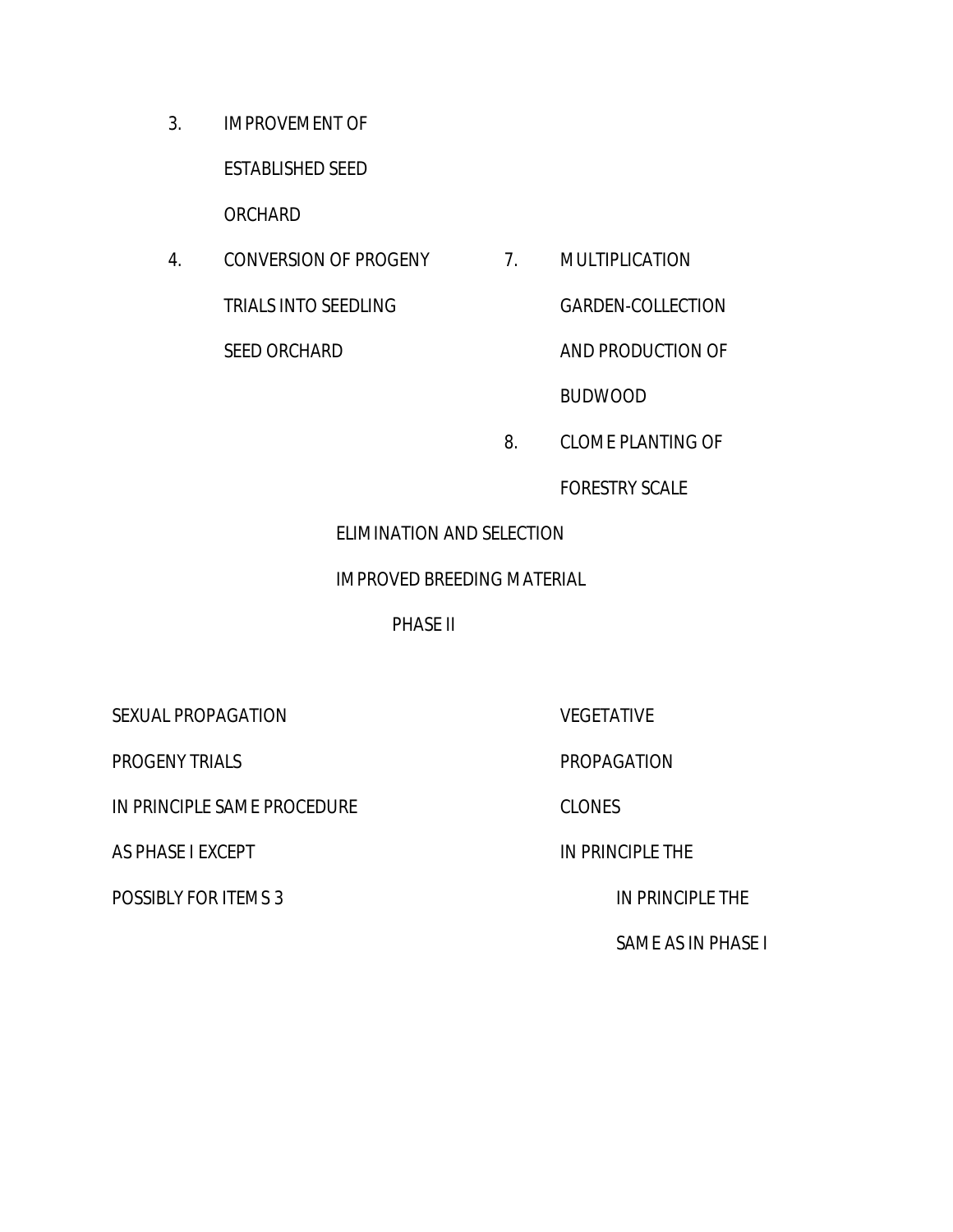#### **TREE IMPROVEMENT PROGRAMME IN NIGERIA**

Plantation forestry is a prerequisite to any tree improvement programme because it allows the tree breeder to select and improve on the selected plant materials.

The beginning of plantation forestry in Nigeria was followed by spp introductions and the application of genetic principles for improving our forests. Several exotic spp have featured in the afforestation programmes in the country. Among these spp are *GmelinaarboreaTectonagrandis*and pines.

The ever increasing plantation establishment of the spp has necessitated the need to supply improved seed for planting.

As a result of this, various improvement programmes have been initiated at FRIN startx with provenance selection which is the  $1<sup>st</sup>$  stage in any tree improvement provenance trial recorded in Nigeria started in 1968 in Pine.

In 1970, the International provenance trial series of Pinuscaribaca Mor. And P oecarple sch. was organized by common wealth Forestry Institute, Oxford and Nigeria has been participating in its programmes. The trials of P. oocarpa and P. caribaca were first established in Southern Nigeria in 1972 and 1973 respectively. In the same year (1973), the International provenance trials of Tectonagrandis L. f started in Nigeria, while that of GmalinaarboreaRoxb. Began in 1978E The best provenances of these spp have been identified, and further improvement work is being centered on their reproductive biology. This is necessary because the knowledge of reproductive biology is so clearly fundamental to plants and tree breeding and improvement in order to design effective breeding programme for them.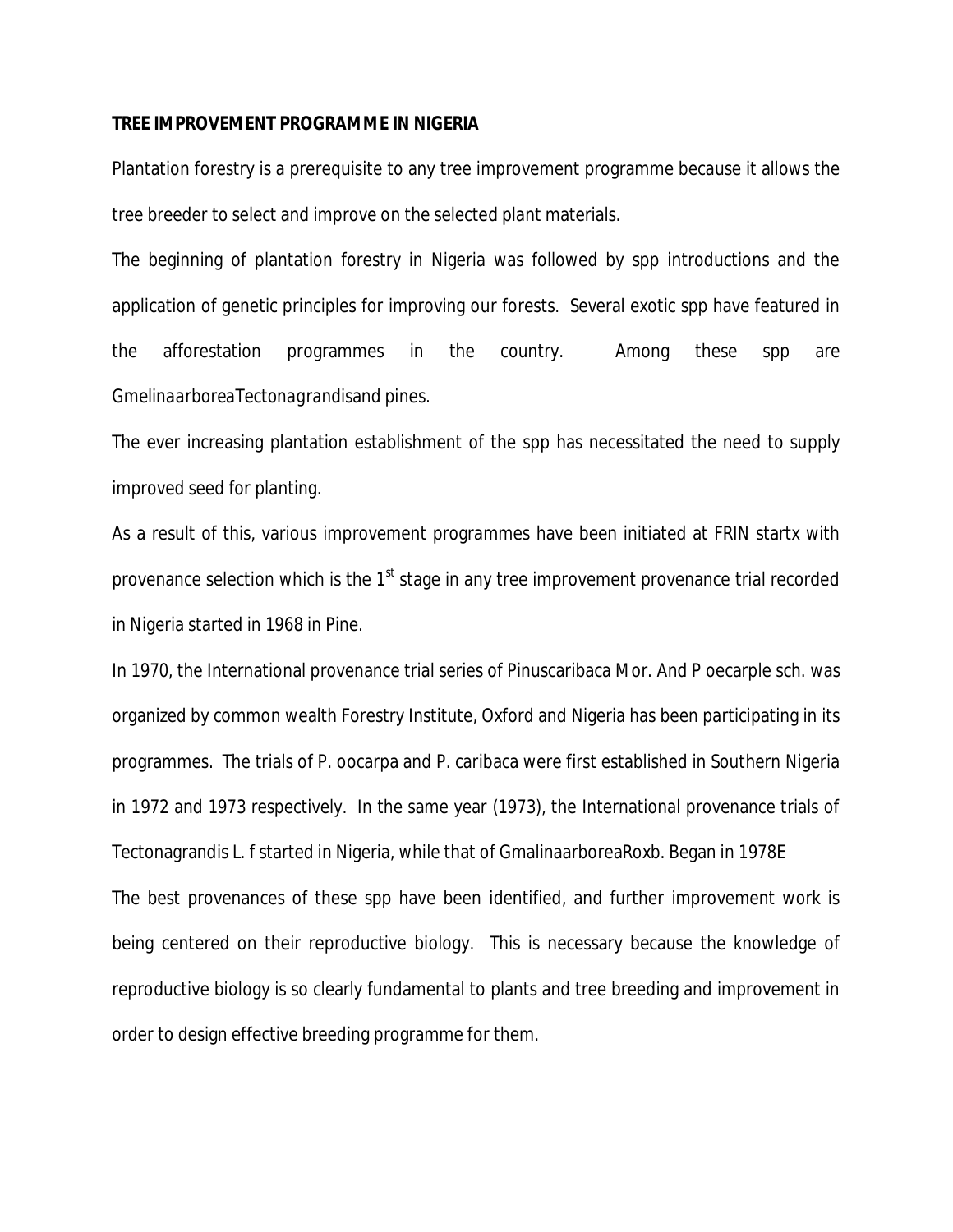Engenti (1976) worked on some aspects of the reproductive biology of Teack (I granidisL.f) and reported the possibilities of using stored pollen of the sp for tree improvement work.

Improvement work on the indigenous hardwood spp is being carried out at the West African Hardwood Improvement Project.

(WAHIP) of the FRIN. The project's activity centres on the improvement f Triplochiton sclera xylon, Terminalia superb, I.ivorensisKhanyaspp, Chlowplora excels, Afzelia Africana and a host of others.

Past and present researchers in the project have and are still doing a lot of work on different areas of improvement of the aforementioned tree spp.

### Success of Vegetative propagation of some tree spp.

A lot of encouraging results have been obtained on vegetative propagation of I. sleroxylon (Howland & Bowen, Ladipo, Oni). Work on Clonal selection, branching patterns of I. seleroxylon have been successfully carried out by Dr.Ladipo (the former WAHIP project leader).

It has been found possible to root cuttings from Khanya Senegal ensis, Chlorophoara excels, Manisoniaaltissima (this was reported by Howland and Bowen 1977, Oni 1984).

Ladipo (1981) reported that veg. propagation in the form of budding and grafting as an additional approach to the tree imput of I. scleroxylon has allowed candidate plus trees to be propaged successfully and established as seed orchards (in situ and ex-situ) and materials for flower induction experts provided.

Various workers (Howland, 1975, Ikekhuamen and Britnomn) at different time, have recorded successful grafting techniques for the sp. Their result favoured patch budding. Beside patch budding, WAHIP reports (1977) indicated that preliminary trial by the project showed that top